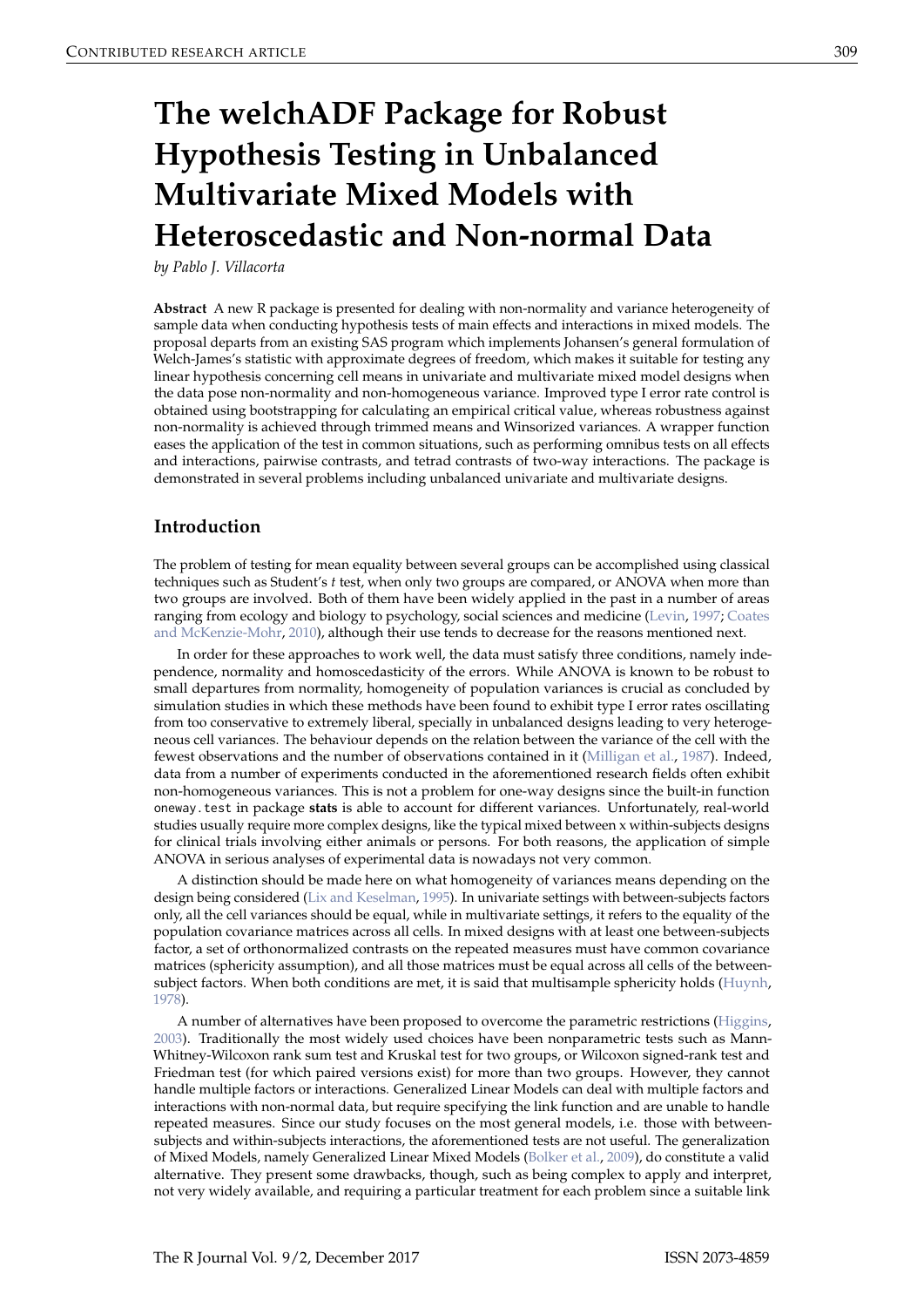Two surveys on nonparametric techniques in experimental design can be found in Sawilowsky (1990); Salazar-Alvarez et al. (2014). In these works, several rank transformation variants are emphasized, as they constitute the most widely used nonparametric approach for detecting interactions Conover (2012). Among them, the Aligned Rank Transform (Higgins and Tashtoush, 1994), for which an implementation in R has been made available in package **ART** (Villacorta, 2015), is one of the best performing for this task, keeping type I error rates close to the theoretical significance level while preserving good power. Although it has been applied to a split-plot design (one between- and one within-subjects factor) in Beasley (2002), showing good type I error rates and power, it lacks a general unified formulation for mixed models with any number of between- and within-subjects factors that also works in unbalanced and multivariate settings. Erce-Hurn and Mirosevich (2008); Ruscio and Roche (2012) constitute two more broad surveys (the latter dealing with variance heterogeneity in depth) covering both classical nonparametric methods and recent research efforts like the one implemented here, which is cited in both works.

Some other valid alternatives for nonparametric analysis of any mixed model are the Improved General Approximation (IGA), the generalization of Welch-James (WJ) test statistic, the Kenward-Roger correction with mixed models (KR), and the modified Brown and Forsythe (MBF) procedure. They all do a correction for the degrees of freedom to account for heterogeneous variances, hence the name ADF for *approximate degrees of freedom*. The IGA (Huynh, 1978) was specifically developed to account for multisample sphericity violations in repeated measures designs by adjusting the critical value, and was generalized to any mixed model by Algina (1997). Similarly, Welch's non-pooled statistic with approximate degrees of freedom (ADF) (Welch, 1951) was also conceived for this purpose, using the sample data to estimate the error degrees of freedom. Several non-pooled ADF statistics have been proposed later but all can be derived from the general matrix formulation of Welch's statistic given by Lix and Keselman (1995) based on Johansen (1980), which makes it applicable for univariate and multivariate mixed models with an arbitrary number of effects. Lix and Keselman (1995) shows how the same statistic can be employed in different models for both omnibus contrasts (testing whether a given effect is significant or not) and pairwise comparisons for a given effect (for every pair of categories of a given effect, testing whether the response is significantly different for one of the categories against one another). Generally, the IGA and WJ statistic perform similarly; however a slight advantage favorable to WJ has been reported by Algina (1997) in some contexts. The WJ ADF approach has been successfully tested in nonparametric analysis of a variety of mixed models; see Keselman et al. (2003) and references therein. The KR correction for the degrees of freedom can be implemented on top of a conventional mixed model and performs similarly to the MBF procedure with slight advantage for the latter (Vallejo and Livacic-Rojas, 2005). Both yield reasonably good results. With respect to the comparison between the MBF and the generalized WJ statistic, there is no consensus about the results. In most conditions they perform similarly, but some authors state that MBF is better at detecting interaction effects when the number of subjects is not high enough (Vallejo et al., 2001, 2006). However, to the best of our knowledge, there is no general formulation of MBF for any mixed model with an arbitrary number of between- x within-subjects factors, although it has been tested in split-plot designs (Vallejo et al., 2006) (which are probably the most common design in medicine and particularly in psychological studies) and factorial designs (Vallejo et al., 2008).

## **Software available for robust testing of mixed models not meeting parametric assumptions**

Wilcox (2012) constitutes an important source dealing with robust estimation. The book is accompanied by an R package called WRS <sup>1</sup> that implements all the methods reviewed in the book, including the Welch-James test following Johansen's approach with robust mean estimators described in sections 7.2, 8.6 and 8.7 which our package **welchADF** also implements. The functions described in those sections, bwtrim, t1way, t1waybt, t2way, t2way, t3way, include the most common designs such as one, two and three-way and split-plot (one between x one within subjects designs) also with bootstrapping and trimming. Although not included in **WRS2**, the original **WRS** exposes functions bbw-,bww- for between x between x within, and between x within x within subjects designs, and their trimmed and bootstrap versions. While useful, they do not provide a uniform, easy-to-use interface in a single function valid for any mixed design.

There exists a CRAN task force on robust statistical methods<sup>2</sup>. Unfortunately, none of the packages mentioned there implements the aforementioned approaches. Nevertheless, packages **robustbase** (Maechler et al., 2016), **robust** (Wang et al., 2017) (by the authors of Maronna et al. (2006)) and function

<sup>&</sup>lt;sup>1</sup>Not on CRAN but in http://github.com/nicebread/WRS. A less-comprehensive but more user-friendly version can be found in package **WRS2** (Mair and Wilcox, 2017).

<sup>2</sup>http://cran.r-project.org/web/views/Robust.html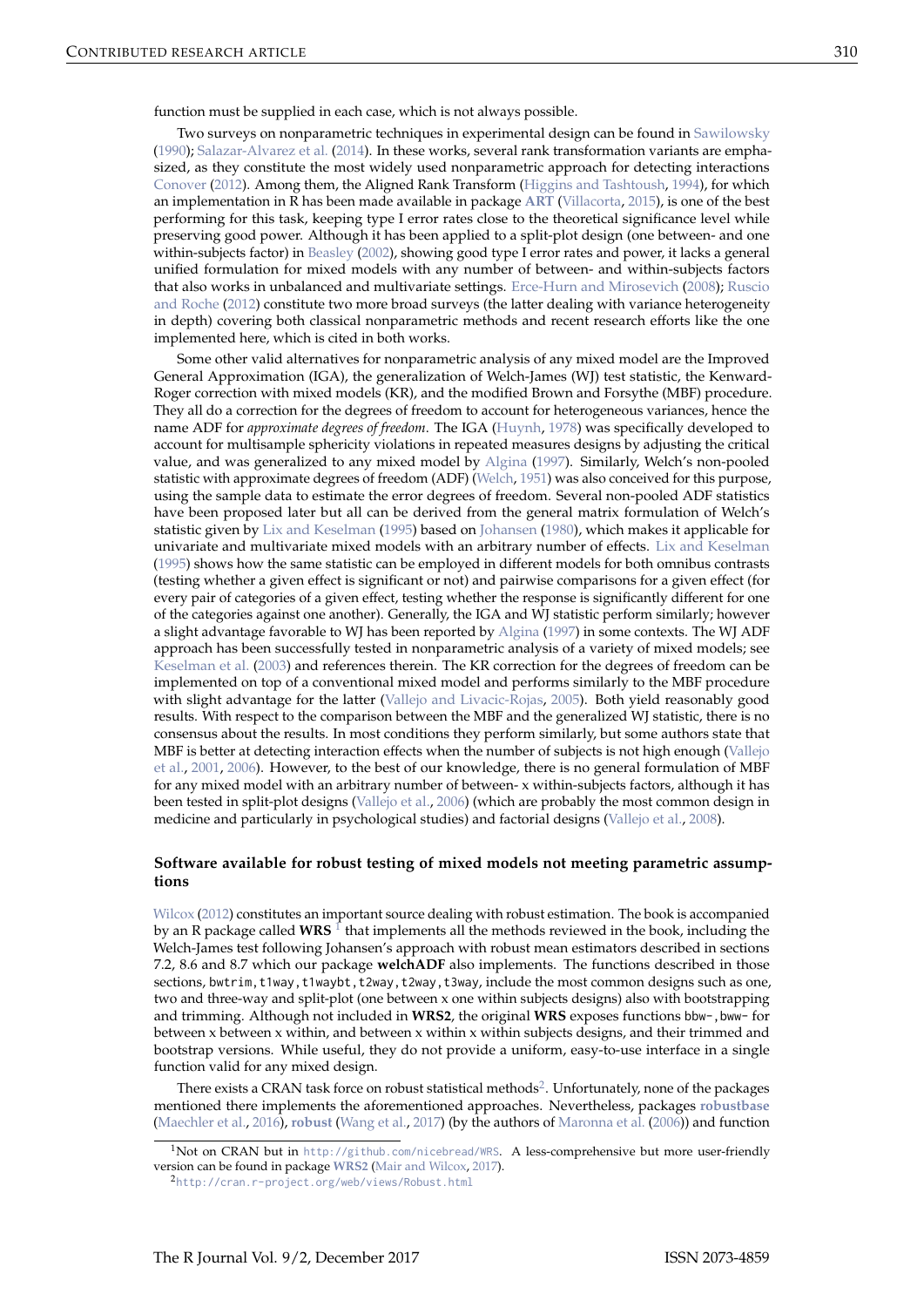rlmer in package **robustlmm** (Koller, 2017) are some remarkable efforts. The latter implements the techniques proposed in Koller (2013) for linear mixed models on a basis of a parametric model having some contaminated data (Koller, 2016). However, it does not focus on testing inherently heterogeneous and non-normal data. Package **nlme** (Pinheiro et al., 2017) provides a way of capturing and modeling variance heterogeneity in mixed models through the argument weights of function lme, which can be set to different covariance matrix structures that are fitted from the data. The well-known package **lme4** (Bates et al., 2016, 2015) is also a good choice for dealing with non-normal models in presence of within-subjects effects (called generalized linear mixed models as an extension to generalized linear models where the user can specify the probabilistic model to be used). Package **glmmADMB**<sup>3</sup> (Skaug et al., 2016; Fournier et al., 2012) has a similar purpose.

SAS (SAS Institute, 2011) implementations of the WJ statistic, MBF statistic (split-plot and factorial designs only) and IGA do exist; see Keselman et al. (2003); Vallejo et al. (2006); Algina (1997) respectively. While SAS is still widely used mainly in social and biomedical sciences, it is proprietary software. The same applies to the ERP-PCA software (Dien, 2010) written in Matlab. Interestingly, ERP-PCA incorporates a Matlab translation of the SAS code described in Keselman et al. (2003) for the WJ statistic. For these reasons, together with the fast expansion of R and open-source statistical software in general -closely related to the growing interest in reproducible research- among researchers of many different disciplines, we consider the R package introduced here a useful effort.

#### **Main contributions**

The present work describes an R package called **welchADF** (Villacorta, 2017) that implements Johansen's formulation of the Welch-James test, with two additional improvements: first, the use of trimmed means and Winsorized variances to deal with non-normality, and second, the use of bootstrap for calculating an empirical critical value for achieving better type I error control. Both aspects are mentioned in Wilcox et al. (1998) and implemented in Keselman et al. (2003). Trimmed means and Winsorized variances are being used in medical and behavioral research in the last years; see Müller et al. (2011); Aronoff et al. (2011); Ryzin et al. (2011).

The core of our code is an R translation of the SAS program $4$  described in Keselman et al. (2003). A new wrapper function has been built on top of it that poses the following benefits:

- It can be applied to univariate and multivariate mixed models with an arbitrary number of within- and between-subjects effects.
- It simplifies some common tasks such as performing omnibus tests on effects or interactions, multiple pairwise comparisons on the levels of one factor, and tetrad contrasts. All of these can be done without indicating the contrast matrices, which are automatically formed by the program depending on the kind of test required and the number of levels found in each factor.
- It provides a more natural and uniform data input mechanism through data frames that do not depend on the model specified. In the original SAS code, the input data had to be carefully arranged in matrices whose shape had to mirror the experimental design being analyzed in each problem, which can be error-prone.
- It integrates with other similar packages of the R ecosystem through a formula interface and also provides additional interfaces that accept model objects returned by some commonly used functions such as stats::lm, lme4::lmer and stats::aov.
- It enables selecting one among several built-in p-value correction methods when performing multiple pairwise comparisons.

There are several reasons that justify an R implementation of this particular test:

- The generalized WJ test described in Lix and Keselman (1995); Keselman et al. (2003) has good theoretical properties and has proven successful in controlling type I error rate while preserving high power. Moreover, the use of trimmed means and Winsorized variances can protect both against skewness and outliers in the data, as noted by Keselman et al. (2008). The percentage of trimming can be adjusted to deal with higher ratios of outliers and skewness. The statistic is also able to cope with heterogeneous variances, which commonly (but not only) arise when having very different cell sample sizes. In this sense, one should notice the sample size requirement stated right after this list.
- These two works have received a number of citations, and the approach explained there is being used in current research in different fields such as medicine (Dien et al., 2008; Dien, 2010), psychology (Müller et al., 2011; Kayser et al., 2014; Huang and Jun, 2015) and behavioral research (Symes et al., 2010), just to cite a few.

<sup>3</sup>http://glmmadmb.r-forge.r-project.org/

<sup>4</sup>Available at http://homepage.usask.ca/~lml321/Program.pdf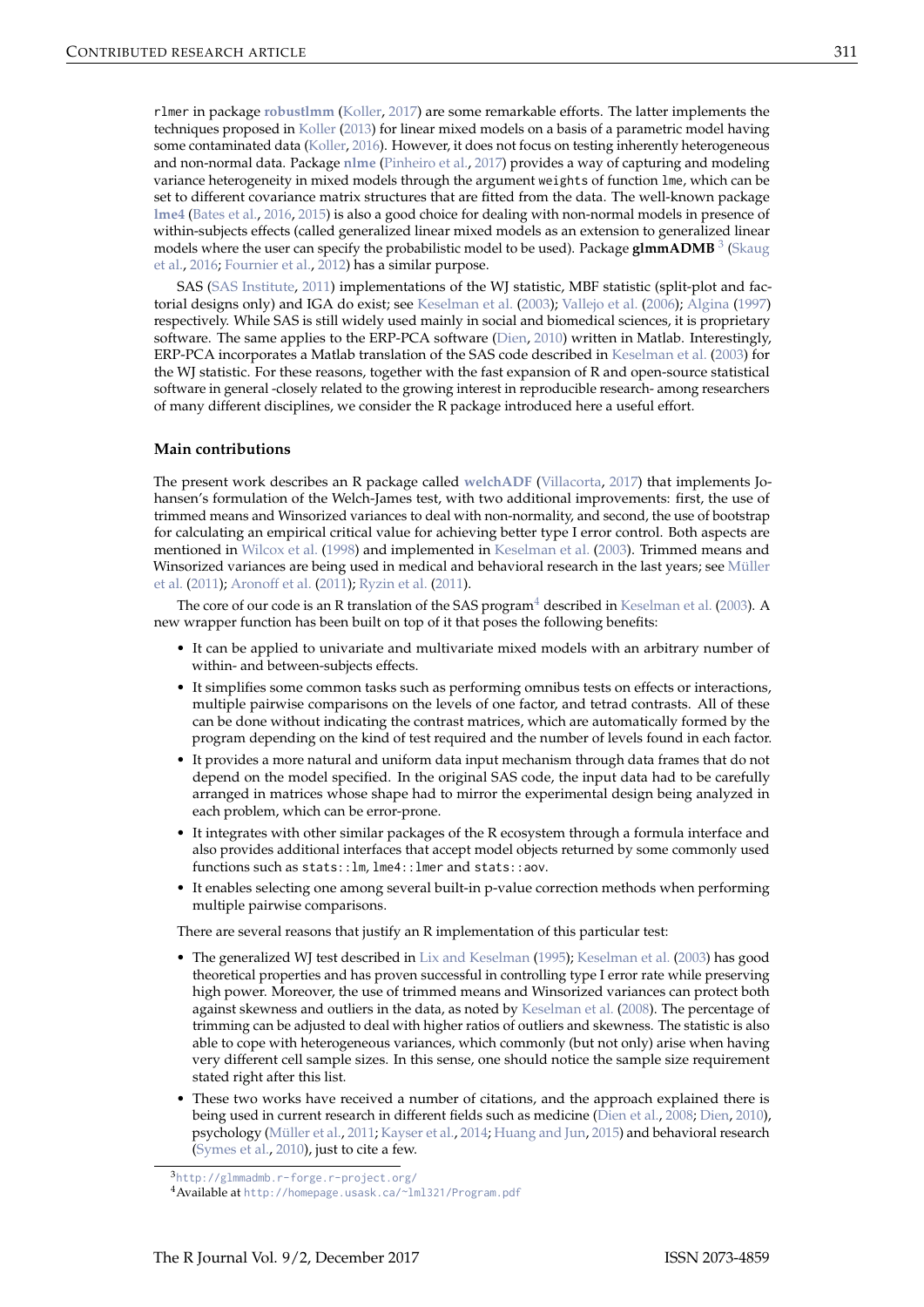- The function interface is simple and the test can be used in a straightforward way for the most common tasks. This may contribute positively towards its adoption by the research community, specially by researchers with little expertise in statistics, but with an understanding of the importance of applying suitable, robust techniques when parametric conditions are not met.
- Despite the existence of different alternatives explained before, some of them also implemented in R, these are either not applicable to multivariate mixed models with heterogeneous variance or non-normal data, or are generally complex and more difficult to use.

The WJ approach also has some disadvantages. The first one is the sample size needed to assure an effective control of type I error under some (somewhat extreme) circumstances, specially in repeatedmeasures designs, like when the cell with the fewest subjects presents the largest variance (i.e. cell size and cell variance are negatively paired). In general, the number of subjects of the smallest cell should be four or five times greater than the number of repeated measures minus one, and sometimes even more when testing an interaction. However, when combined with trimmed means, robustness is increased and some of these problems are mitigated as a much smaller number of subjects are required (Keselman et al., 2000). The second drawback is that **welchADF** is only applicable to categorical predictors. In case the design has numeric predictors, the reader may try the packages mentioned in the preceding section, as well as **gamm4** (Wood and Scheipl, 2017) and **mgcv** (Wood, 2017) for fitting generalized additive mixed models.

Finally, the application of bootstrap to contaminated data has been extensively studied and even questioned by some authors in the past (Singh, 1998), specially regarding numerical instability: some bootstrap samples that intervene in the computation of the final bootstrapped estimate may contain a higher proportion of outliers than the general dataset, and therefore be too heavily influenced by them (Salibián-Barrera et al., 2008). Singh (1998) proposed using bootstrapping with Winsorized observations, which is what we do in this package when enabling trimming and bootstrapping at the same time, as it provides some additional benefits. Salibián-Barrera et al. (2008) introduce a fast and robust bootstrap (FRB) method that improves classical bootstrapping. Although it has not been incorporated to **welchADF**, it may be done in the future.

The remainder of this contribution is structured as follows. In first place, the mathematical background is briefly reviewed. In second place, we present the function exposed by the package and explain its arguments, together with some issues regarding the arrangement of the data. In third place, we address three case studies, namely a univariate one-way between-subjects design, a two-way factorial design, a mixed design, and a doubly multivariate design analyzed as a multivariate mixed design. Finally, we present some conclusions and further work.

## **The Welch-James ADF test statistic**

Here we summarize the theoretical background given in Lix and Keselman (1995); Keselman et al. (2003). Following the General Linear Model,

$$
Y = X\beta + \xi \tag{1}
$$

where **Y** is an  $N \times p$  matrix of observations on p dependent variables or p repeated measures, N is the sample size, **X** is the design matrix (formed by zeros and ones, such that rank(**X**) = *r* with *r* being the number of different groups or cells<sup>5</sup>),  $\beta$  is an  $r \times p$  matrix of non random (unknown) parameters (population means) and  $\zeta$  is an  $N \times p$  matrix of random error components.

If we denote by  $Y_j$   $(j = 1, ..., r)$  the submatrix of **Y** that contains the observations of the  $n_j$  subjects of the *j*-th cell, the original parametric model assumes **Y***<sup>j</sup>* ∼ N (*β<sup>j</sup>* , **Σ***<sup>j</sup>* ) where *β<sup>j</sup>* = (*µj*<sup>1</sup> , ..., *µjp*) is the *j*-th row of matrix  $\beta$ , and  $\Sigma_j \neq \Sigma_{j'}$  when  $j \neq j'$ .

We proceed to explain how population means and variances are estimated. The matrix of population means can be estimated by the usual least-squares approach (Eq. 2) or by using robust estimation techniques such as trimming, discussed later. Now, let  $X_j (j = 1, ..., r)$  be the *j*-th column of **X**, composed of zeros and ones, and let  $1_p$  be a  $p \times 1$  vector of ones. Define  $\mathbf{Y}_j = \mathbf{Y} \circ (\mathbf{X}_j \mathbf{1}_p^T)$  as the  $N \times p$ matrix that results of the Hadamard (i.e. element-wise) product between matrices **Y** and  $\mathbf{X}_j \mathbf{1}_p^T$ . Then, the following expressions are used to estimate population means and variances:

$$
\hat{\beta} = (X^T X)^{-1} X^T Y \tag{2}
$$

$$
\hat{\Sigma}_j = \frac{(\mathbf{Y}_j - \mathbf{X}_j \hat{\boldsymbol{\beta}}_j)^T (\mathbf{Y}_j - \mathbf{X}_j \hat{\boldsymbol{\beta}}_j)}{n_j - 1}
$$
(3)

 $5$ This does not entail that one-way designs are the only possible. The formulation is valid also for several factor designs.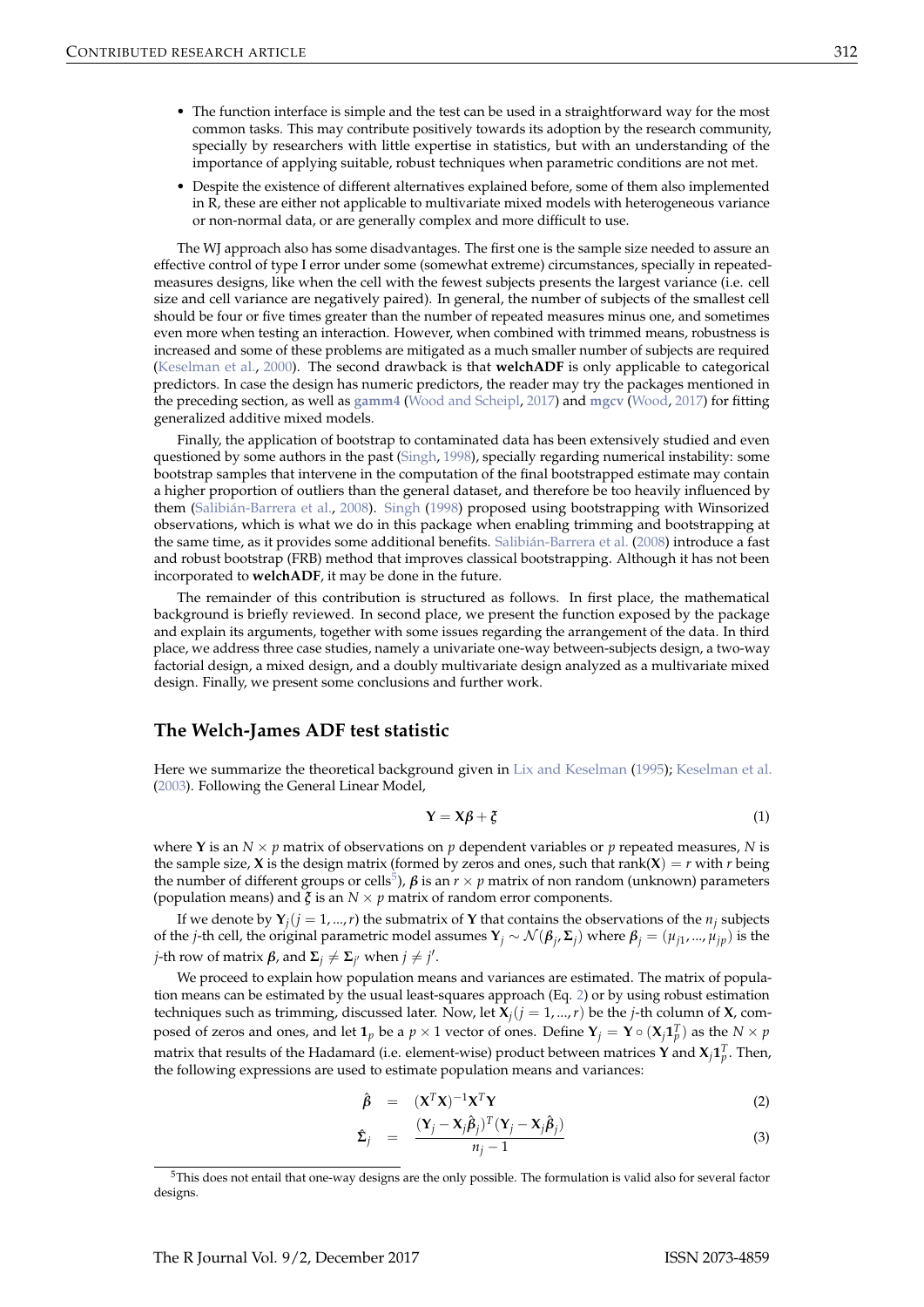The matrix formulation of the WJ statistic always tests the following general linear hypothesis:

$$
H_0: \mathbf{R}\mu = \mathbf{0} \tag{4}
$$

with **R** = **C**  $\otimes$  **U**<sup>*T*</sup>. In this expression,  $\otimes$  is the Kronecker product, **C** is a  $df_C \times r$  matrix that indicates the contrasts on the between-subjects effects, so that  $rank(C) = df_C \leq r$ , and **U** is a  $p \times df_U$  matrix that indicates the contrasts on the within-subjects effects, so that  $rank(U) = df_U \leq p$ . Therefore **R** has  $df_Cdf_U$  rows and *rp* columns. Note that  $\mu = \text{vec}(\bm{\beta}^T) = (\bm{\beta}_1,...\bm{\beta}_r)^T$ , which is a column vector with *rp* elements obtained by stacking the columns of *β T* , one on top of another. Matrices **C** and **U** determine the type of contrast being performed, be it an omnibus contrast, a pairwise contrast, etc. We provide details about the structure of both matrices in the general case in Section 2.2.1.

The generalized Welch-James test statistic presented by Johansen in Johansen (1980) is

$$
T_{\text{WJ}} = (\mathbf{R}\hat{\boldsymbol{\mu}})^{T} (\mathbf{R}\hat{\boldsymbol{\Sigma}}\mathbf{R}^{T})^{-1} (\mathbf{R}\hat{\boldsymbol{\mu}})
$$
  
\n
$$
\hat{\boldsymbol{\Sigma}} = \text{diag}(\hat{\boldsymbol{\Sigma}}_{1}/n_{1},...,\hat{\boldsymbol{\Sigma}}_{r}/n_{r})
$$
\n(5)

where *µ*ˆ is an estimate of *µ* (either with LS or any other technique), and **Σ**ˆ is a block diagonal matrix whose blocks are **Σ**ˆ *<sup>j</sup>*/*n<sup>j</sup>* . It is known that *T*WJ/*c* approximately follows an *F*(*ν*<sup>1</sup> ; *ν*2) where

$$
v_1 = df_C df_U ; v_2 = v_1 (v_1 + 2) / (3A) ; c = v_1 + 2A - (6A) / (v_1 + 2)
$$
  

$$
A = \frac{1}{2} \sum_{j=1}^r \frac{\text{tr}[\hat{\Sigma} \mathbf{R}^T (\mathbf{R} \hat{\Sigma} \mathbf{R}^T)^{-1} \mathbf{R} \mathbf{Q}_j]^2 + (\text{tr}[\hat{\Sigma} \mathbf{R}^T (\mathbf{R} \hat{\Sigma} \mathbf{R}^T)^{-1} \mathbf{R} \mathbf{Q}_j])^2}{n_j - 1}
$$

where *tr* is the trace of an square matrix (sum of the elements on the main diagonal), and **Q<sup>j</sup>** is an  $rp \times rp$  matrix associated with  $X_j$  in which the  $(s, t)$ -th diagonal block of  $\mathbf{Q}_j = \mathbf{I}_p$  when  $s = t = j$  and is **0** otherwise.

In a between-subjects design (no within-subjects factors), **U** must be set to  $I_p$  where  $p$  is the number of dependent variables (in univariate designs, it reduces to  $U = 1$ ). In a within-subjects design (no between-subjects factors), **C** must be set to 1 both in the univariate and multivariate cases.

#### **Structure of the contrast matrices**

The preceding formulation of the model is valid for any type of contrasts. Most often the user may want to perform two types of contrasts, namely omnibus contrasts to check whether a given effect or interaction is statistically significant, and in case it is, post-hoc pairwise contrasts on one effect or interaction to check whether the response associated to some of the levels of that factor or interaction is statistically different than the responses associated to other levels of the factor.

**Omnibus contrasts** This test is aimed at checking whether the level adopted by a given variable of interest (effect or interaction) has an influence over the response variable. In the simplest case, consider a one-way design, either univariate or multivariate, whose single factor *A* has *a* different levels. Then **C** would be an  $(a - 1) \times a$  matrix specifying linearly independent contrasts between the levels. We will call this matrix **C***<sup>A</sup>* (capital *A*) because it is the matrix we use to conduct an omnibus test on effect *A*. If for instance,  $a = 3$ , we would have

$$
\mathbf{C}_A = \left[ \begin{array}{ccc} 1 & -1 & 0 \\ 1 & 0 & -1 \end{array} \right] \quad ; \quad \mathbf{U} = \mathbf{I}_p
$$

Algina and Olejnik (1984) provide a general formulation to compose matrix **C** for omnibus tests on factorial designs with several between-subjects factors. The same idea, slightly modified, is also valid to compose matrix **U** in designs with several within-subjects factors. These procedures have been implemented in our **welchADF** package. Let  $C_a$  (non-capital *a*) be the  $(a - 1) \times a$  matrix of linear contrasts associated to the *a* levels of effect *A*. Its rows define *a* − 1 linearly independent contrasts between the levels of *A*. When the design has no more factors than *A*, then  $C_A = C_a$  as in the case above. However, when more than one between-subjects factor exists, then **C** has to be properly set according to the factor to which we want to apply an omnibus test. In those cases, **C** is the Kronecker product of one matrix (or vector) per factor existing in the design, as follows.

Assume a between-subjects design with four effects *A*, *B*, *C*, *D*. Let  $\mathbf{1}_a^T$  denote a  $(1 \times a)$  vector of ones. If we want to perform an omnibus contrast on a main effect, say *B*, then  $C = C_B = \mathbf{1}_a^T \otimes C_b \otimes T_a$  $\mathbf{1}_c^T \otimes \mathbf{1}_d^T$ . In other words, if the factor matches the effect being tested, the corresponding contrast matrix appears in the product; otherwise, a vector of ones appears. The same applies to interactions. If we want to test the  $B \times D$  interaction, for instance, we would have  $C = C_{BD} = \mathbf{1}_a^T \otimes C_b \otimes \mathbf{1}_c^T \otimes C_d$ . Since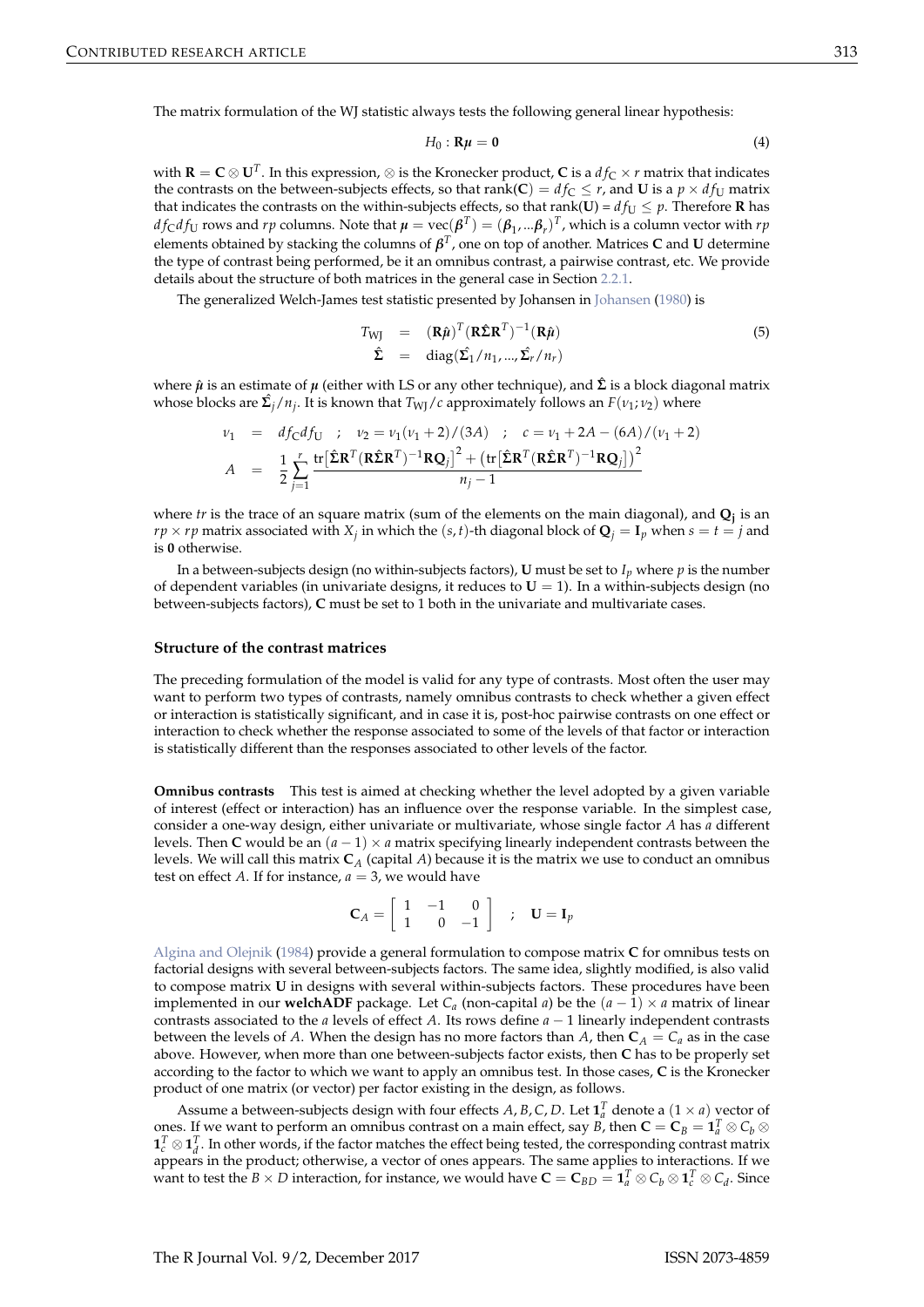factors *B* and *D* are involved in the interaction *BD* being tested, their contrast matrices appear in the product, while a vector of ones appears in the positions of the remaining factors of the design.

For within-subjects designs a similar rule applies. Assume that now *A* is a within-subjects factor, and let  $U_a = C_a^T$ , so that the columns of  $U_a$  define  $a - 1$  linearly independent contrasts between the levels of *A*. In a within-subjects design with several factors, the transposes of the *U* contrast matrices of those factors involved in the effect or interaction being tested appear in the Kronecker product; otherwise, a row vector of ones is used in that place as explained before. If the design is multivariate with *p* dependent response variables, an additional factor **I***<sup>p</sup>* always appears in the last place of the product. At the end, the result of the Kronecker product must be transposed again to obtain **U**. For example, in a two-factor within-subjects multivariate design, the **U** matrices for conducting ominbus tests on effects *A*, *B* and the interaction *AB* would be, respectively,  $\mathbf{U}_A = (U_a^T \otimes \mathbf{1}_b^T \otimes \mathbf{I}_p)^T$ ,  $\mathbf{U}_B = (\mathbf{1}_a^T \otimes U_b^T \otimes \mathbf{I}_p)^T$ , and  $\mathbf{U}_{AB} = (U_a^T \otimes U_b^T \otimes \mathbf{I}_p)^T$ .

In case we want to test a main effect (either a between- or a within-subjects effect) in a design containing both between- and within-subjects factors, the same rules apply: **C** and **U** are composed separately, and one of them will (for sure) be the result of the Kronecker product of vectors of ones only (including **I***p* as well when constructing **U** if the design is multivariate). Finally, if we want to test an interaction involving one or more between-subjects factors and one or more within-subjects, **C** must be formed as if we were testing only the between-subjects factors involved in the mixed interaction, and **U** as if testing the within-subjects factors, following the rules explained above.

**Pairwise contrasts** Now for a given effect, we are aimed at testing for every pair of categories of the effect whether the response is significantly different for one of the categories against one another. The procedure is similar to the omnibus contrasts. The only difference is that contrast matrices  $C_a$  and *U<sup>a</sup>* associated to an effect *A* are replaced by contrast vectors, as follows. When testing for significant differences between factor levels *j* and *j'* of an effect  $A$ , either  $C_a$  is replaced by a row vector  ${\sf c}_{jj'}$  if  $A$  is a between-subjects factor, or  $U_a$  is replaced by a column vectors  $\mathbf{u}_{ji'}$  if *A* is a within-subjects factor. In a pairwise contrast vector, all positions are set to 0 except for those corresponding to the factor levels *j* and *j* 0 being tested, which are set to 1 and -1 respectively. These vectors are then used in the corresponding positions of the Kronecker products described before. For probing interactions (once the omnibus test on such interaction proved significant), tetrad contrasts have been implemented in our package. The null hypothesis being tested in a tetrad contrast involving two factors *A* and *B*, from which the interaction between levels *j* and *j* 0 from *A*, and *k* and *k* 0 from *B* is being tested, can be written as

$$
H_{jj';kk'} : (\mu_{jk} - \mu_{jk'}) - (\mu_{j'k} - \mu_{j'k'}) = 0
$$
\n(6)

#### **Trimmed means and Winsorized variances**

Trimmed means help mitigate the effects of non-normality. When least-squares means are substituted by trimmed means, the null hypotheses being tested are the equality of population trimmed means:  $\mathbf{R}\bm{\mu}^{(t)}=\bm{0}.$  Let  $Y_{(1)j}\leq Y_{(2)j}\leq...\leq Y_{(n_j)j}$  be the sorted observations of the  $j$ -th group, and  $g_j=\lceil\gamma n_j\rceil$ with *γ* being the proportion of observations to be trimmed in each tail of the distribution. Therefore the sample size for the *j*-th group becomes  $h_j = n_j - 2g_j$ , and its sample trimmed mean is computed by averaging the *h<sup>j</sup>* central observations of that group:

$$
\hat{\mu}_j^{(t)} = \frac{1}{h_j} \sum_{k=g_j+1}^{n_j - g_j} Y_{(k)j} \tag{7}
$$

Some authors suggest using 20 % trimming.

The sample Winsorized mean is a similar measure that is computed by replacing all observations smaller than *Y*(*gj*+1)*<sup>j</sup>* (i.e. the 20th percentile) by that value, and those larger than *<sup>Y</sup>*(*nj*−*gj*)*<sup>j</sup>* (i.e. the 80th percentile) by that value, and then averaging over all the (modified) observations. In the *j*-th group:

$$
\hat{\mu}_j^{(W)} = \frac{1}{n_j} \sum_{i=1}^{n_j} X_{ij}, \quad \text{where} \quad X_{ij} = \begin{cases} Y_{(g_j+1)j} & \text{if} \quad Y_{ij} \le Y_{(g_j+1)j} \\ Y_{ij} & \text{if} \quad Y_{(g_j+1)j} < Y_{ij} < Y_{(n_j-g_j)j} \\ Y_{(n_j-g_j)j} & \text{if} \quad Y_{ij} \ge Y_{(n_j-g_j)j} \end{cases} \tag{8}
$$

This measure is required to compute the sample Winsorized variance:

$$
\hat{\sigma}_j^{2(W)} = \frac{1}{n_j - 1} \sum_{i=1}^{n_j} (X_{ij} - \hat{\mu}_j^{(W)})^2
$$
\n(9)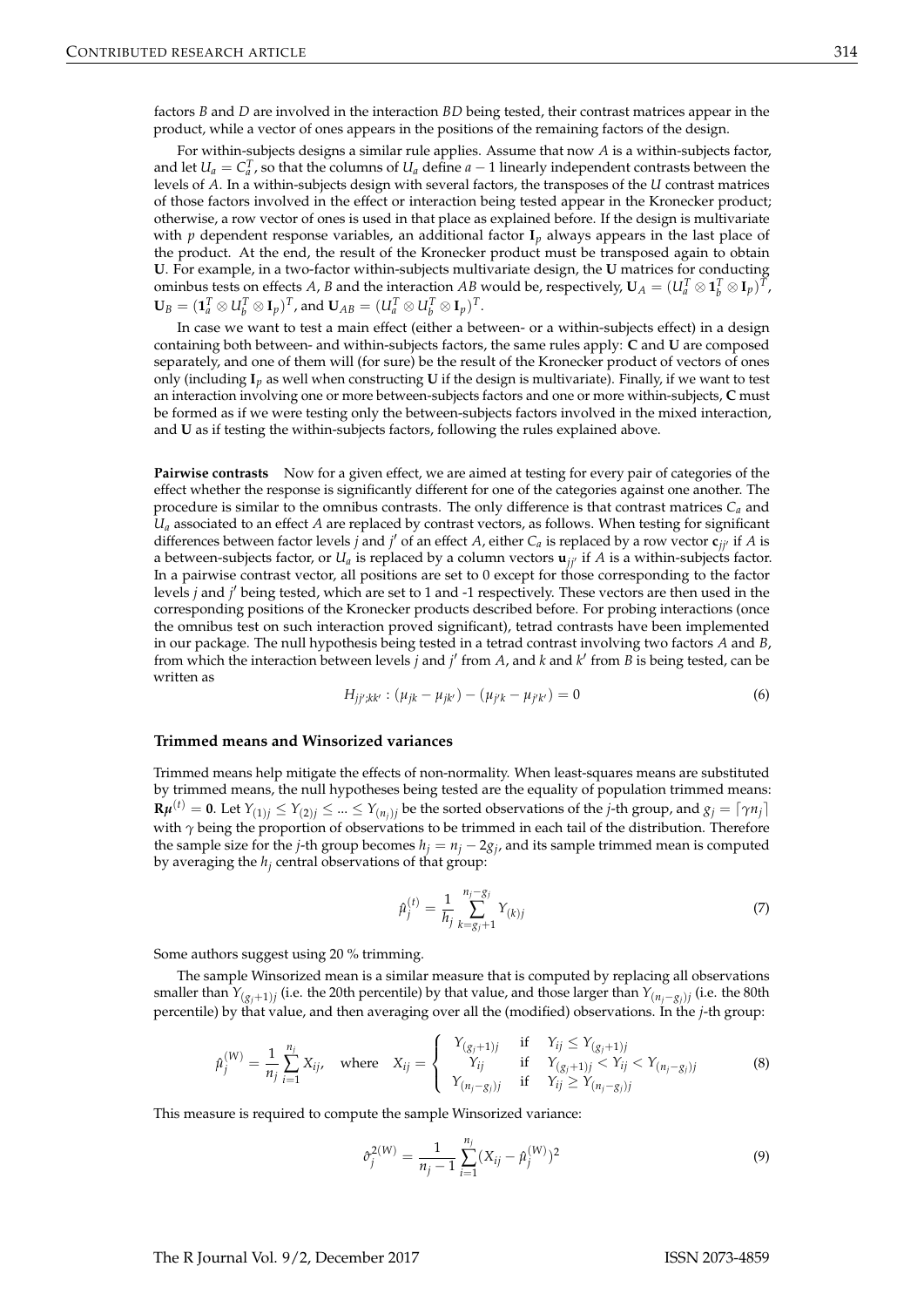Therefore, in order to compute the trimmed version of the WJ statistic,  $T_{WJ}^{(t)}$ , trimmed means replace least-squares means, Winsorized variances replace least-squares variances, and the new sample sizes  $h_j$  replace the original  $n_j$  in all groups. Past studies have found the trimmed version of the WJ statistic to be more robust and provide better type I error control to non-normality, also in more complex designs; see Keselman et al. (2000) and references therein.

#### **Bootstrapping to obtain an empirical critical value**

After computing the cell trimmed means, let  $C_{ij} = Y_{ij} - \hat{\mu}_j^{(t)}$  $\int_{i}^{(t)}$ , i.e. the  $C_{ij}$  are shifted observations so that the null hypothesis of equal trimmed means is true in the sample. Repeat *B* times the next two steps (*B* is the user-supplied number of bootstrap simulations): (i) for each cell, generate a bootstrap sample of size  $n_j$  by sampling with replacement from the original sample. When the bootstrap samples of all the cells are put together, an *N*-sample bootstrap dataset is obtained; (ii) compute the value  $F^{*(t)} = T_{WJ}^{(t)}/c$ on the bootstrap dataset. Sort the *B* values obtained in ascending order,  $F^{*(t)}_{(1)} \leq ... \leq F^{*(t)}_{(B)}$ . An estimate of an appropriate critical value is  $F_{(a)}^{*(t)}$  where  $a = (1 - \alpha)B$  rounded to the nearest integer. This critical value should be compared with  $T_{WJ}^{(t)}/c$  computed on the original data. The null hypothesis  ${\bf R}\mu^{(t)}={\bf 0}$ of trimmed means equality will be rejected if  $T_{WJ}^{(t)}/c \geq F_{(a)}^{*(t)}$ .

The process explained before applies to omnibus contrasts. For focused contrasts such as pairwise tests on marginal means, the same idea with minor modifications is used. For more details as well as a generalization to other designs, see Keselman et al. (2003) and references therein.

#### **Effect size and confidence intervals**

As stated in Keselman et al. (2008); APA (2013), it is now widely recommended to report an estimate of the effect size when performing a hypothesis test. Many different measures exist for this purpose, although few of them are valid for non-homogeneous variances. The approach implemented in our package was proposed in Keselman et al. (2008) and has the following formulation for the case of two groups:

$$
\hat{\delta}_j^{(R)} = \eta \frac{\hat{\mu}_2^{(t)} - \hat{\mu}_1^{(t)}}{\hat{\sigma}_j^{(W)}} \tag{10}
$$

Note this approach uses trimmed means and Winsorized standard deviation and for that reason, it is robust to non-normality. Factor *η* stands for a scaling factor of the Winsorized standard deviation. In case 20 % trimming is used (as recommended), *η* = .642 which is the Winsorized standard deviation for a 20% trimmed standard normal distribution. In our code, *η* is computed according to the percentage of trimming indicated by the user. For building a robust CI around this value, a percentile bootstrap method is run to determine the empirical bounds of the interval as recommended in Keselman et al. (2008).

# **An R implementation of the WJ statistic**

The WJ test is implemented in our package as an S3 generic called welchADF.test. The name has been chosen to be compliant with other existing tests such as t.test, wilcox.test, etc. The function receives parameters to modulate its behaviour, such as the type of contrast to be performed (omnibus or pairwise), whether trimming should be employed or not, and if employed, the percentage of data to be trimmed at each side, and whether bootstrapping should be used or not. The default S3 method expects a data.frame in the formula parameter, but additional S3 methods are provided for classes formula, lm, lmer and aov, which allow our package to integrate well with other linear models functions, as described later in this section.

The prototype of the S3 default method is

```
welchADF.test(formula, response, between.s, within.s = NULL, subject = NULL,
    contrast = c("omnibus", "all.pairwise"), effect = NULL,
    correction = c("hochberg", "holm"), trimming = FALSE, per = 0.2,
    bootstrap = FALSE, numsim_b = 999, effect.size = FALSE, numsim_es = 999,
    scaling = TRUE, standardize.effsz = TRUE, alpha = 0.05, seed = 0, ...)
```
We summarize below the meaning of the arguments; the reader may refer to the package documentation for further detail. Note only the three first arguments are required.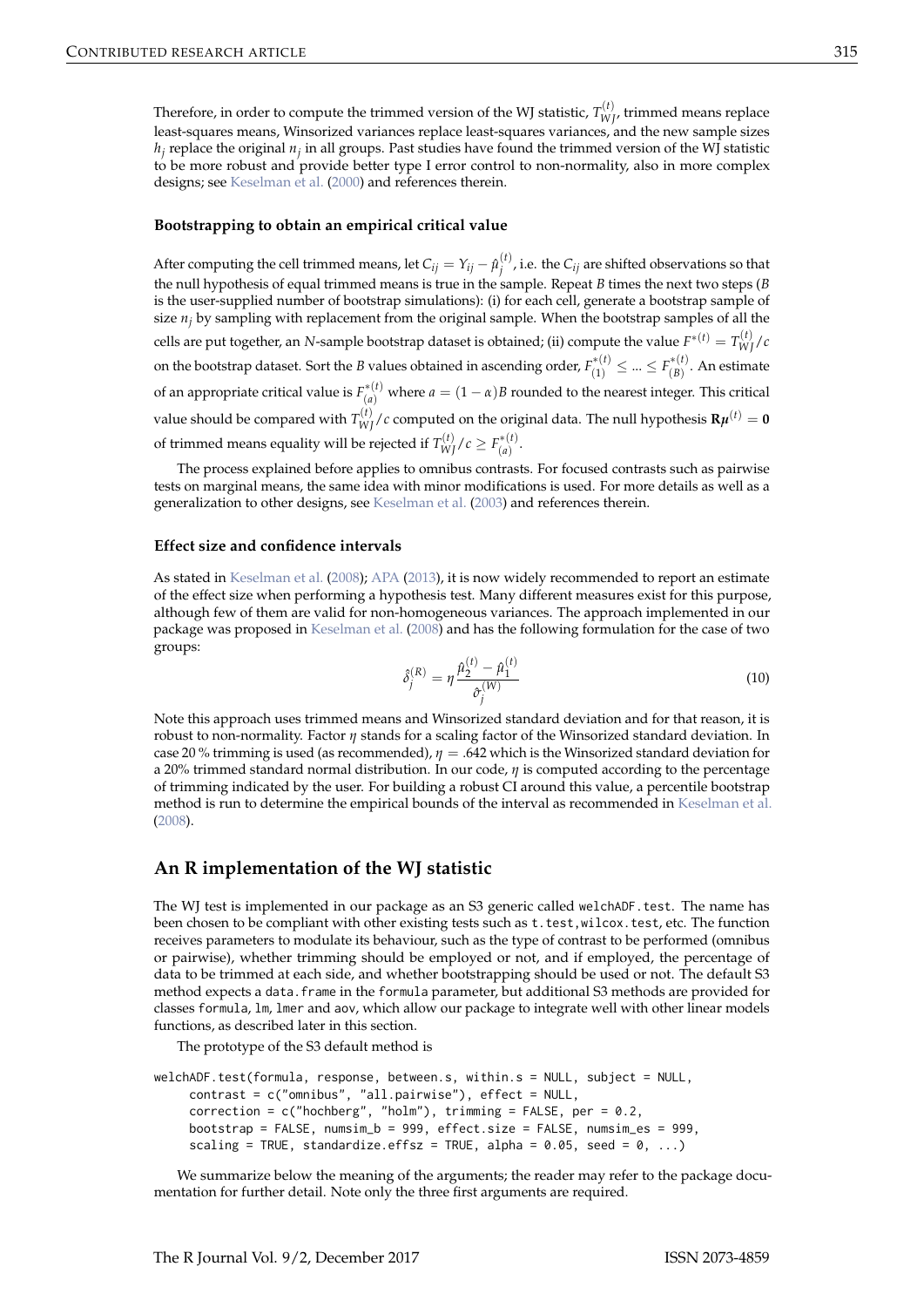| А     | B                  | X        | W     | Subject        | $Y_1$                                           | $Y_2$                                                    |
|-------|--------------------|----------|-------|----------------|-------------------------------------------------|----------------------------------------------------------|
| $A_1$ | $B_1$              | $X_1$    | $W_1$ | 1              | $(1)\gamma _{_{\scriptstyle 1}}^{A_1B_1X_1W_1}$ | $(1) \gamma_2^{A_1 B_1 X_1 W_1}$                         |
|       |                    | $\sim$   |       | 1              |                                                 |                                                          |
| $A_1$ | $B_1$              | $X_1$    | $W_w$ | 1              | $(1)\gamma_1^{A_1B_1X_1W_w}$                    | $(1)\gamma_2^{A_1B_1X_1W_w}$                             |
| $A_1$ | $B_1$              | $X_2$    | $W_1$ | 1              | $(1)$ $\sum_{1}^{A_1 B_1 X_1 W_1}$              | $(1) \, \gamma_{2}^{\overline{A}_{1} B_{1} X_{1} W_{1}}$ |
|       |                    | $\vdots$ |       | 1              |                                                 |                                                          |
| $A_1$ | $\boldsymbol{B}_1$ | $X_x$    | $W_w$ | 1              | $(1) \gamma_1^{A_1 B_1 X_x W_w}$                | $(1)\gamma_2^{A_1B_1X_xW_w}$                             |
| $A_1$ | $\boldsymbol{B}_1$ | $X_1$    | $W_1$ | 2              | $(2)\gamma_1^{A_1B_1X_1W_1}$                    | $(2)\gamma_2^{A_1B_1X_1W_1}$                             |
|       |                    |          |       | $\overline{2}$ |                                                 |                                                          |
| $A_1$ | $B_1$              | $X_{x}$  | $W_w$ | 2              | $(2)\gamma_1^{A_1B_1X_xW_w}$                    | $(2)\gamma_2^{A_1B_1X_xW_w}$                             |
|       |                    |          |       |                |                                                 |                                                          |
| $A_1$ | $B_1$              | $X_x$    | $W_w$ | $n_{A_1B_1}$   | $(n_{A_1B_1})\gamma_1^{A_1B_1X_xW_w}$           | $(n_{A_1B_1})\gamma_{2}^{A_1B_1X_xW_w}$                  |
| $A_1$ | B <sub>2</sub>     | $X_1$    | $W_1$ | $n_{A_1B_1}+1$ | $(n_{A_1B_1})\gamma^{\bar{A}_1B_1X_xW_w}_1$     | $(n_{A_1B_1})\gamma_2^A_1B_1X_xW_w$                      |
|       |                    |          |       |                |                                                 |                                                          |
| $A_a$ | $\boldsymbol{B}_b$ | $X_x$    | $W_x$ | Ν              | $(N)\gamma_1^{A_a B_b X_x W_w}$                 | $(N)\gamma_2^{A_a B_b X_x W_w}$                          |

**Table 1:** An example dataset with two between-subjects factors *A*, *B*, with *a* and *b* different levels, respectively; two within-subjects factors *X*, *W* with *x* and *w* different levels, and a multivariate response with  $p = 2$  correlated response columns  $Y_1$ ,  $Y_2$ . The total number of subjects is N.

- formula is a data frame object containing the observations and the level combination to which they correspond. The next four arguments refer to the column names.
- response, between.s, within.s, subject are strings (or string vectors) indicating the column names for the response, the between-subjects effect(s), the within-subject(s) effects, and the subject column that stores which subject corresponds to each row (hence it cannot be a vector but a single string). In case the design is multivariate, the response will be a vector of columns, one for each response variable. A sample data frame is displayed in Table 1. Each cell *AiB<sup>j</sup>* has  $n_{A_iB_j}$  subjects, and  $n_{A_iB_j}$ .  $x \cdot w$  rows in the data frame. Here,  $N = \sum_{i,j} n_{A_iB_j}$  subjects.
- contrast refers to the type of contrast to be performed. Both in "omnibus" and "all.pairwise" contrasts, the corresponding contrasts matrices are automatically computed as described in Section 2.2.1.
- effect is the effect (i.e. column name) involved in the selected contrast. If effect is a vector with length 2 or greater and contrast = "omnibus", then an omnibus contrast on an interaction effect will be tested involving simultaneously all the effects of the vector. If contrast = "all.pairwise", then effect must have length 1 or 2 to indicate a single effect or a two-way interaction to which tetrad contrasts will be applied; otherwise an error will be thrown. If left blank, the contrast will be applied separately to all of the existing effects and their interactions.
- The rest of arguments specify whether trimmed means and Winsorized variances will be used and the percentage of trimming (use.robust.estimators, per), whether bootstrapping should be used to compute an empirical critical value and how many iterations to do (use.bootstrap, numsim\_b), and whether the effect size and a confidence interval should be computed (again via bootstrap). Effect size allows the choice of using scaling (scaling = TRUE) or not (if not, *η* = 1 in Eq. 10) and the number of effect-size bootstrap simulations (effect.size, scaling, numsim\_es, loc1, loc2).

The aforementioned function is an R wrapper that configures the parameters needed for each type of problem by two private functions, which lie at the core of our package. Both are R translations of the SAS functions wjglm and bootcom and have been named almost the same. Function wjglm is used in all cases (including those in which bootstrapping is needed), except when bootstrap is applied to obtain an empirical critical value for a *family* of contrasts. A modification of function bootcom is only invoked in that case in order to control family-wise type I error rate (FWER) via percentile bootstrapping. This scenario arises when performing all pairwise contrasts or tetrad contrasts via bootstrap (i.e. contrast = "all.pairwise",bootstrap = TRUE).

The prototype of the S3 method for class formula is as usual:

welchADF.test(formula,data,subset,...)

where data is a data frame following the same rules as described above for the formula parameter of the default method, subset is an indexing vector to indicate which rows of data should be used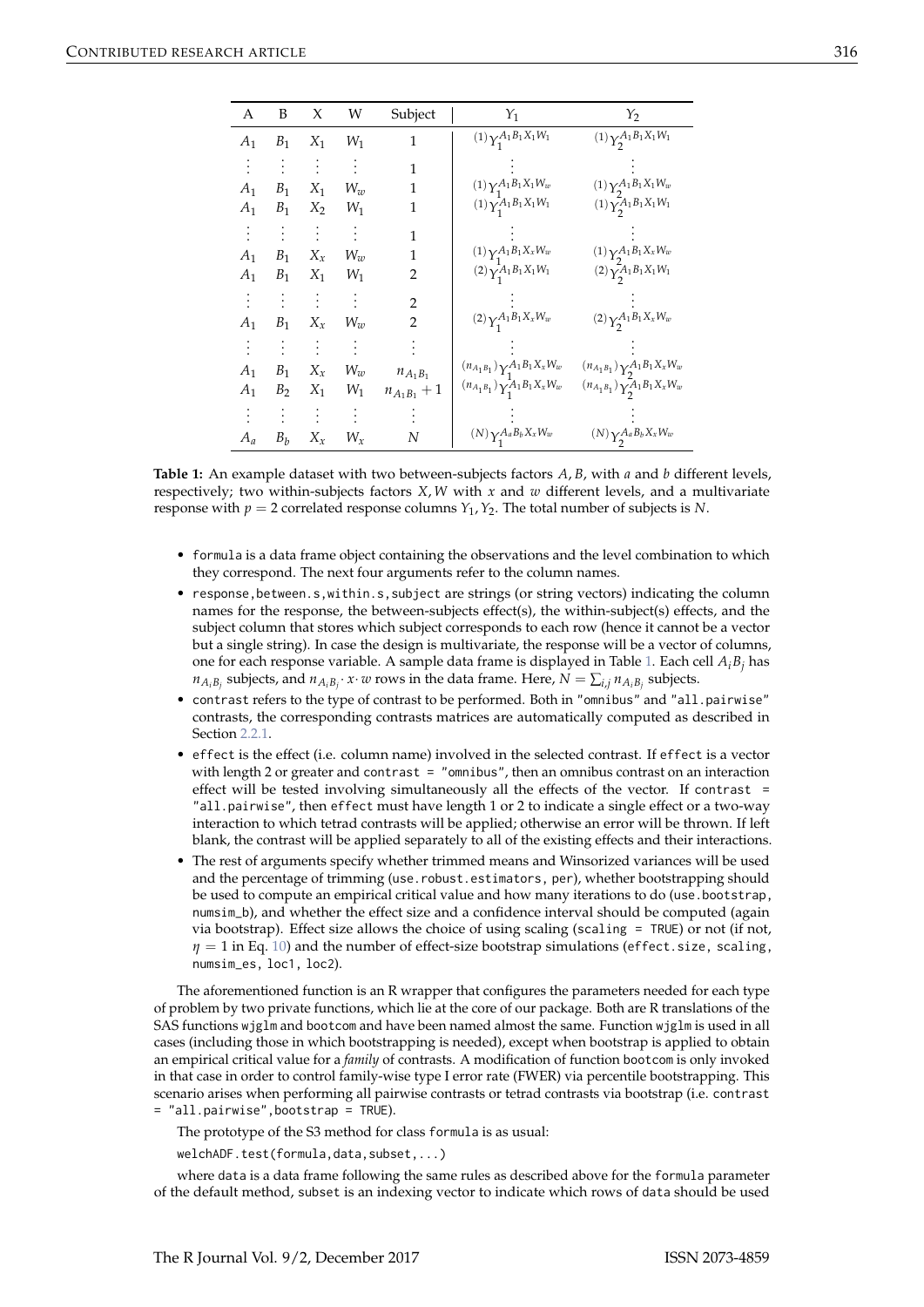(all by default), and ... stands for the rest of arguments accepted by welchADF.test.default and described above to configure the behavior of the test. As with other models, the terms in formula are first sought in data and then in the environment of the formula. Note, however, that only between-subjects and within-subjects effects and interactions can be specified together with a Subject column when conducting a WJ test, but no model is fit to the data. For this reason, formula should be understood only as a way to indicate the factors involved and their nature (between- or within-subjects) but not as a description of a particular model structure. The presence or absence of an interaction in the formula only affects which effects are tested when contrast = "omnibus", effect = NULL; otherwise it does not affect at all. The structure should mirror that of the **lme4** package, e.g.

welchADF.test(cbind(visits,time,latency) ~ nurs\*tunnel + (tunnel|Subject), miceData)

means that there is a multivariate response composed of three correlated variables visits, time, latency, and the design has one between-subjects factor nurs (because it appears outside but not inside the parenthesis term) and one within-subjects factor tunnel because it appears inside the parenthesis. While a within-subjects effect may appear outside the parenthesis to indicate an interaction with a between-subjects effect, between-subjects must not appear inside the parenthesis.

The function returns an object of class welchADFt, which is actually a tagged list of lists, one sub-list per effect in an omnibus contrast, or per category involved a pairwise contrast of a given effect. The call is also stored as the last element of the upper-level list with the name call, no matter the S3 method employed (be it welchADF.test.default, or the ones for class formula, lm, aov or lmer). This allows to implement S3 method update for class welchADFt, no matter which S3 method was called to calculate the  $\rm model$   $\rm object$   $\rm ^6$  . Each sub-list has elements named welch . T, numeratorDF, denominatorDF, contrast  $\rm .$  matrix, mean.vector,sigma.matrix which store, respectively, the value of the  $T_{WJ}/c$  statistic (or  $T_{WJ}^{(t)}/c$  if the trimmed version was used), the approximate degrees of freedom of the numerator and denominator, the contrast matrix **R** obtained as  $\mathbf{R} = \mathbf{C} \otimes \mathbf{U}^T$ , and the estimates  $\hat{\mu}$  and  $\hat{\Sigma}$ . It also stores the user arguments when the function was called and, in case the user asked for the effect size, it provides the effect size along with a confidence interval. Refer to the package documentation for further detail.

The package implements S3 methods summary, format and print for objects of class welchADFt, as well as other methods widely used on model objects such as confint to get confidence intervals of the effect size (in case the user requested to compute it), model.frame to extract the input data frame, and formula to extract the formula (not available if the object was generated by welchADF.test.default).

# **Case studies**

All the datasets analyzed in this section were mentioned in examples designed by the authors of the SAS implementation (Lix and Keselman, 1995), and have also been included in our R package. For that reason it is not necessary to explicitly read them from text files. They are described in detail in the package documentation.

#### **Univariate one-way between-subject design**

The dataset was artificially created by Lix et al. and can be downloaded from her personal website<sup>7</sup>. The data recreate those reported by a real study on perception and concentration, on which 42 students were given several puzzles to be solved. The students are divided into three balanced groups as they had previously been asked to imagine solving puzzles in the distant future, near future, or not to imagine anything at all (control group). The response variable represents the number of puzzles each student was able to solve, out of 12. The data are delivered in our package in a variable named perceptionData.

This design presents one between-subjects variable, namely the Group to which the student belongs, and no within-subjects variables as each student is measured on only one response variable and then the student is never measured again. The following R commands demonstrate the types of analyses that can be done with this dataset. The results can be checked on the PDF file of the footnote.

```
> str(perceptionData)
'data.frame': 42 obs. of 2 variables:
 \$ Group: Factor w/ 3 levels "control","distantFuture",..: 2 2 2 2 2 2 2 2 2 2 ...
\$ y : int 7 5 8 9 8 8 7 7 6 2 ...
> omnibus_LSM <- welchADF.test(perceptionData, response = "y", between.s = "Group")
```
<sup>6</sup>The update should be done in accordance with the function that generated the welchADFt object, i.e. passing a formula is not allowed if the object was generated by the default method, and vice-versa.

<sup>7</sup>http://homepage.usask.ca/~lml321/Example1.pdf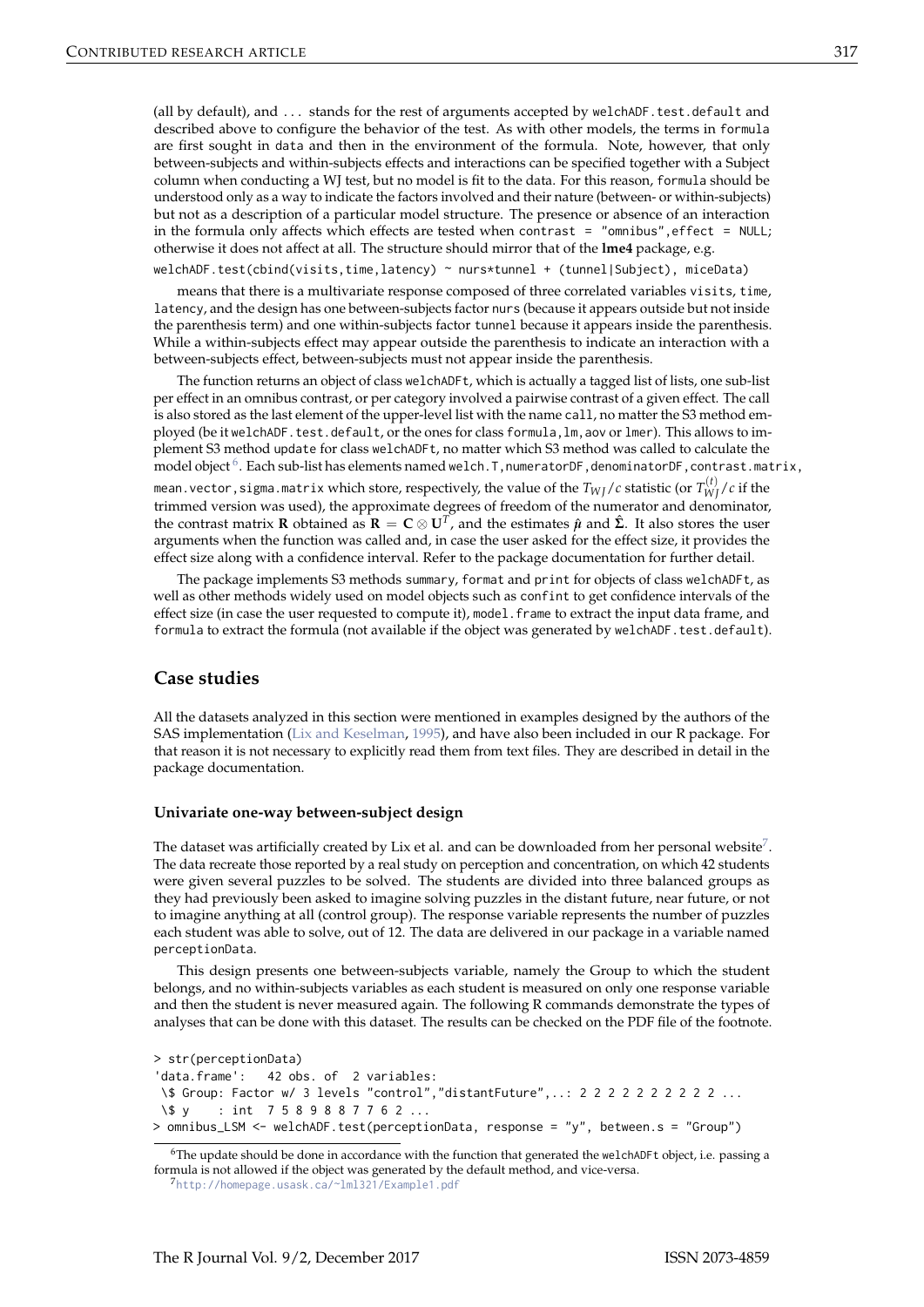```
> summary(omnibus_LSM, verbose = TRUE)
C_{2}11welchADF.test(formula = perceptionData, response = "y", between.s = "Group")
Welch-James Approximate DF Test (Least squares means & variances)
Omnibus test(s) of effect and/or interactions
     WJ statistic Numerator DF Denominator DF Pr(>WJ)
Group 1.795 2 24.16 0.1875
---
Signif. codes: 0 '***' 0.001 '**' 0.01 '*' 0.05 '.' 0.1 ' ' 1
```
The omnibus contrast on the between-subjects effect Group determined it is not statistically significant when using least-square means. But if we apply trimming:

```
> omnibus_trimmed <- update(omnibus_LSM, trimming = TRUE)
> omnibus_trimmed_boot <- update(omnibus_trimmed, bootstrap = TRUE, seed = 12345)
> summary(omnibus_trimmed)
Call:
  welchADF.test(formula = perceptionData, response = "y", between.s = "Group",
    trimming = TRUE)
     WJ statistic Numerator DF Denominator DF Pr(>WJ)
Group 4.975 2 16.11 0.02076 *
---
Signif. codes: 0 '***' 0.001 '**' 0.01 '*' 0.05 '.' 0.1 ' ' 1
```
By applying trimmed means and Winsorized variances we do get a statistically significant result. Hence, since the omnibus test was significant on this factor, we do pairwise comparisons on it in order to test which pairs of group levels make the associated groups of responses statistically different. Since the result was obtained with trimming, we continue with it in pairwise comparisons. Only the result of non-bootstrapped trimming is displayed here.

```
> pairwise_trimmed <- welchADF.test(y ~ Group, data = perceptionData, effect = "Group",
 contrast = "all.pairwise", trimming = TRUE, effect.size = TRUE)
> pairwise_trimmed_boot <- update(pairwise_trimmed, bootstrap = TRUE, seed = 12345)
> summary(pairwise_trimmed)
Call:welchADF.test(formula = y \sim Group, data = perceptionData, effect = "Group",
   contrast = "all.pairwise", trimming = TRUE, effect.size = TRUE)
                      WJ statistic Numerator DF Denominator DF eff.size adj.pval
control:nearFuture 0.004398 1 10.089 -0.02674 0.9484
distantFuture:nearFuture 0.876366 1 9.778 0.38620 0.7435
control:distantFuture 10.088968 1 17.510 -1.09981 0.0161 *
---
Signif. codes (Hochberg p-values): 0 '***' 0.001 '**' 0.01 '*' 0.05 '.' 0.1 ' ' 1
```
The output shows that the responses associated to the control group significantly differs from those associated to the distantFuture group. The confidence intervals on the effect size can be retrieved as

```
> confint(pairwise_trimmed)
```
2.5 % 97.5 % control:nearFuture -0.8208 0.85290 distantFuture:nearFuture -0.3402 1.74365 control:distantFuture -2.2571 -0.09678

An important issue arises in this example that justifies again the use of trimmed estimators. As can be seen in the omnibus tests, the Group is not significant with Least-squares means but it is when we use trimmed means and Winsorized variances. This yields a significant result which could not be detected unless trimming is applied. As the result of the omnibus test with trimmed means is significant, we proceed to the pairwise comparisons using trimming as well. This yields that control and distantFuture have associated significantly different values of the number of puzzles solved by the students on average.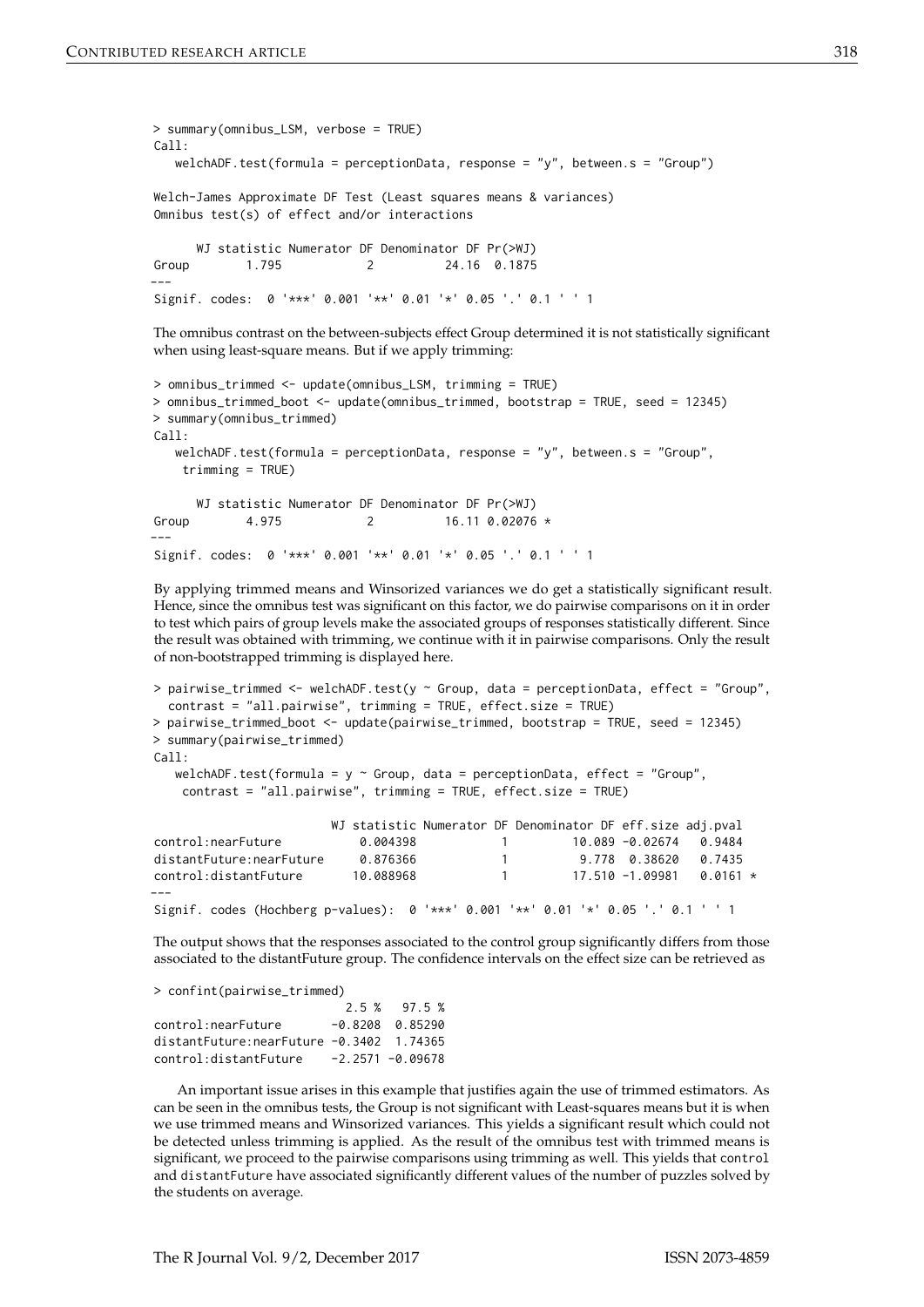### **Two-way factorial (between-subjects) design**

Once again, this dataset $8$  was artificially created by Lix et al. Quoting from the PDF, the author used summary data presented by Wicherts et al. (2005). These authors examined the effects of stereotype threat on women's mathematics ability. Study participants were assigned to one of six groups defined by crossing the independent factors of test condition (control, nullified, stereotype threat) and sex (male, female). Originally there were four different tests administered to study participants (arithmetic, number series, word problems, and sums tests) the dataset contains only scores for the arithmetic test (out of 40) because these scores exhibited a greater magnitude of variance heterogeneity than scores for the other tests. It is an unbalanced design with cell sizes ranging from 45 to 50 participants, and a total sample size of 283. The data are delivered in our package in a variable named womenStereotypeData.

The output of the omnibus tests using robust estimators (trimmed means and Winsorized variances) with and without bootstrapping is shown in first place. Since the interaction between "condition" and "sex" is significant according to trimmed means, the post-hoc pairwise comparisons (tetrad contrasts) are shown using trimmed means with and without bootstrapping. The results match those presented in pages 5 and 6 of the PDF.

```
> omnibus_LSM <- welchADF.test(womenStereotypeData, response = "y", between.s =
 c("condition", "sex"), contrast = "omnibus")
> omnibus_trimmed <- update(omnibus_LSM, trimming = TRUE)
> summary(omnibus_LSM)
Call:welchADF.test(formula = womenStereotypeData, response = "y"
   between.s = c("condition", "sex"), contrast = "omnibus")
           WJ statistic Numerator DF Denominator DF Pr(>WJ)
condition 2.151 2 154.7 0.11986
sex 2.933 1 216.4 0.08824.
condition:sex 2.521 2 154.7 0.08368 .
---
Signif. codes: 0 '***' 0.001 '**' 0.01 '*' 0.05 '.' 0.1 ' ' 1
> summary(omnibus_trimmed)
C_{2}11welchADF.test(formula = womenStereotypeData, response = "y",
   between.s = c("condition", "sex"), contrast = "omnibus",
   trimming = TRUE)
           WJ statistic Numerator DF Denominator DF Pr(>WJ)
condition 5.205 2 93.38 0.007189 **
sex 5.754 1 130.06 0.017875 *
condition:sex 3.130 2 93.38 0.048347 *
---
Signif. codes: 0 '***' 0.001 '**' 0.01 '*' 0.05 '.' 0.1 ' ' 1
```
In this case, the omnibus test is unclear when using least-square means (p-values only slightly greater than the common significance threshold of 0.05 according to the summary of omnibus\_LSM) but trimming helps make things clearer. This results in both factors and their interaction being statistically significant at a significance level of 0.05 (see the summary of omnibus\_trimmed above).

Since the omnibus test confirms the significance of all effects, pairwise comparisons should be done on all of them. Due to space constraints, only the two-way condition: sex interaction effect was probed (as effect = c("condition","sex") in the call to create the pairwise\_LSM object that was subsequently updated to account for trimming and bootstrapping). Pairwise contrasts on two-way interactions are also known as tetrad contrasts.

```
> pairwise_trimmed <- welchADF.test(y ~ condition*sex, data = womenStereotypeData,
  contrast = "all.pairwise", effect = c("condition", "sex"), trimming = TRUE)
> pairwise_trimmed_boot <- update(pairwise_trimmed, bootstrap = TRUE, seed = 12345)
> summary(pairwise_trimmed_boot, verbose = TRUE)
C_{2}11welchADF.test(formula = y \sim condition * sex, data = womenStereotypeData,
```
<sup>8</sup>http://homepage.usask.ca/~lml321/Example2.pdf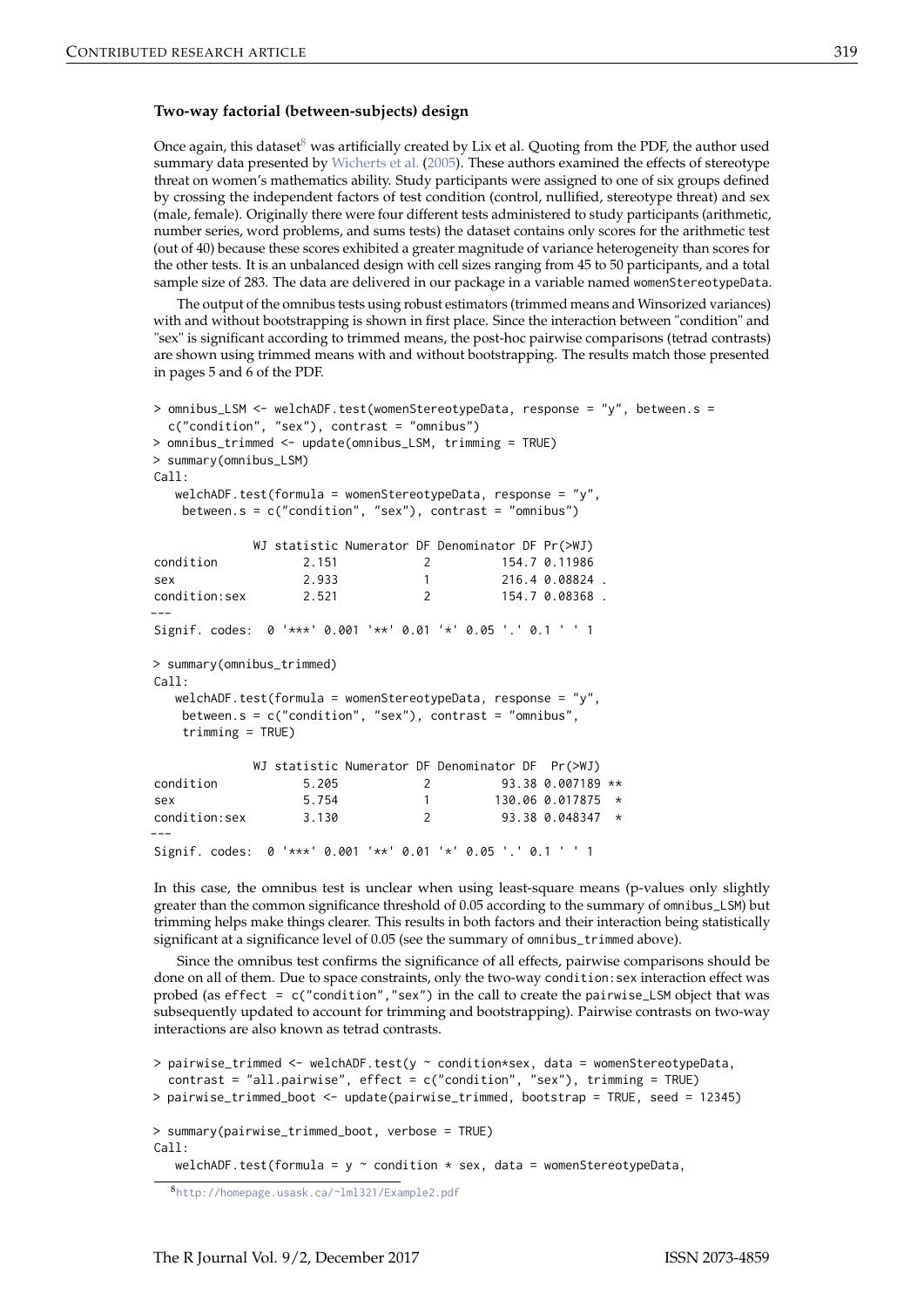contrast = "all.pairwise", effect = c("condition", "sex"), trimming = TRUE, bootstrap = TRUE, seed =  $12345$ )

Welch-James Approximate DF Test (Trimmed means [20% trimming] & Winsorized variances) Multiple tetrad interaction contrasts with respect to condition x sex interaction using a Bootstrap Critical Value for FWER control

|                                    |        | WJ statistic Numerator DF Denominator DF significant? |       |     |
|------------------------------------|--------|-------------------------------------------------------|-------|-----|
| control:stereotype x female:male   | 0.4662 |                                                       | 9749  | no  |
| nullified:stereotype x female:male | 1.9846 |                                                       | 79.63 | no  |
| control:nullified x female:male    | 5.7662 |                                                       | 88.55 | ves |

Bootstrap critical value: 5.145

Pairwise comparisons on the condition:sex interaction with trimmed bootstrapped means reveal only one significant interaction between the pairs of levels control:nullified and female:male.

#### **Multivariate (mixed) between-** × **within-subjects design**

The problem and the data are described in Keselman et al. (2003). The data represent the reaction times in milliseconds of children with attention-deficit hyperactivity (ADHD) and normal children when they are presented four kinds of inputs: a target alone or an arrow stimuli incongruent, congruent and neutral to the target. According to the authors, the dataset was artificially generated from the summary measures given in the original study by Jonkman et al. (1999), in groups of 20 and 10 children to create an unbalanced design. The data are delivered in our package in two variables named adhdData and adhdData2.

**One-way multivariate vs univariate mixed model** This problem can be approached in two different ways: (a) as a one-way multivariate design, which would be the non-parametric equivalent of MANOVA (multivariate ANOVA), or (b) as a univariate mixed model having one between-subjects factor (the student's group) and one within-subjects factor (with four levels, namely the four stimuli measured in every single student). In case we were analysing the data under parametric assumptions, the second option requires sphericity while MANOVA does not (although it needs more data). On the other hand, mixed models are able to capture the covariance structure of the dependent variables and can be generalized to any number of factors. An in-depth discussion on this topic can be found in chapter 9 of Maxwell and Delaney (2004). Keselman et al. (2003) (page 593) insist on using trimmed means and/or bootstrapping with this kind of models in order to overcome deviations from sphericity.

Our package admits both types of analysis. When dealing with a one-way multivariate design, the data must be formated as in Figure  $1(a)$ , while a mixed model requires the more systematic format of Figure 1(b) which is valid for an arbitrary amount of factors of both types. As done in their paper, we will analyze this dataset as a mixed model in which the stimuli are an explicit within-subjects factor.

**Implicit within-subjects effect** The package admits a third way to indicate the within-subjects effects that simplifies its use. It is common to have a dataset with a within-subjects effect expressed in the form of Figure 1(a). In this case, we may want to consider the within-subjects effect underlying the multivariate response. Reshaping this file to match the structure of Figure 1(b) would require some effort by the user. To avoid this, the function allows indicating that the multivariate response is actually an implicit within-subjects effects by including the word "multivariate" in the vector of within-subjects column names (if this argument was empty, then we just set the argument within.s = "multivariate"). This can be generalized as follows: if we have *K* within-subjects effects, we can have *K* − 1 columns in the data with their explicit names and levels, and leave one effect to be indicated in the multivariate response. In that case, we set within.s = c("within1", "within2", ..., "within-k-1", "multivariate") and pass a multivariate response vector argument because the data must have one response column per level of the *K*-th within-subjects effect. In the code below, the variables with the termination \_multi show the equivalent calls. Unless we change the model itself (i.e. consider a mixed model or a multivariate one-way model with no within-subjects factor), the results obtained are the same in all types of analyses (omnibus, pairwise, etc), no matter the structure of the input data file. We demonstrate all the possibilities below.

> omnibus\_LSM\_mixed\_implicit <- welchADF.test(adhdData, response = c("TargetAlone", "Congruent", "Neutral", "Incongruent"), within.s = "multivariate", between.s = "Group", contrast = "omnibus")

> omnibus\_LSM\_multi\_oneway <- welchADF.test(cbind(TargetAlone, Congruent, Neutral,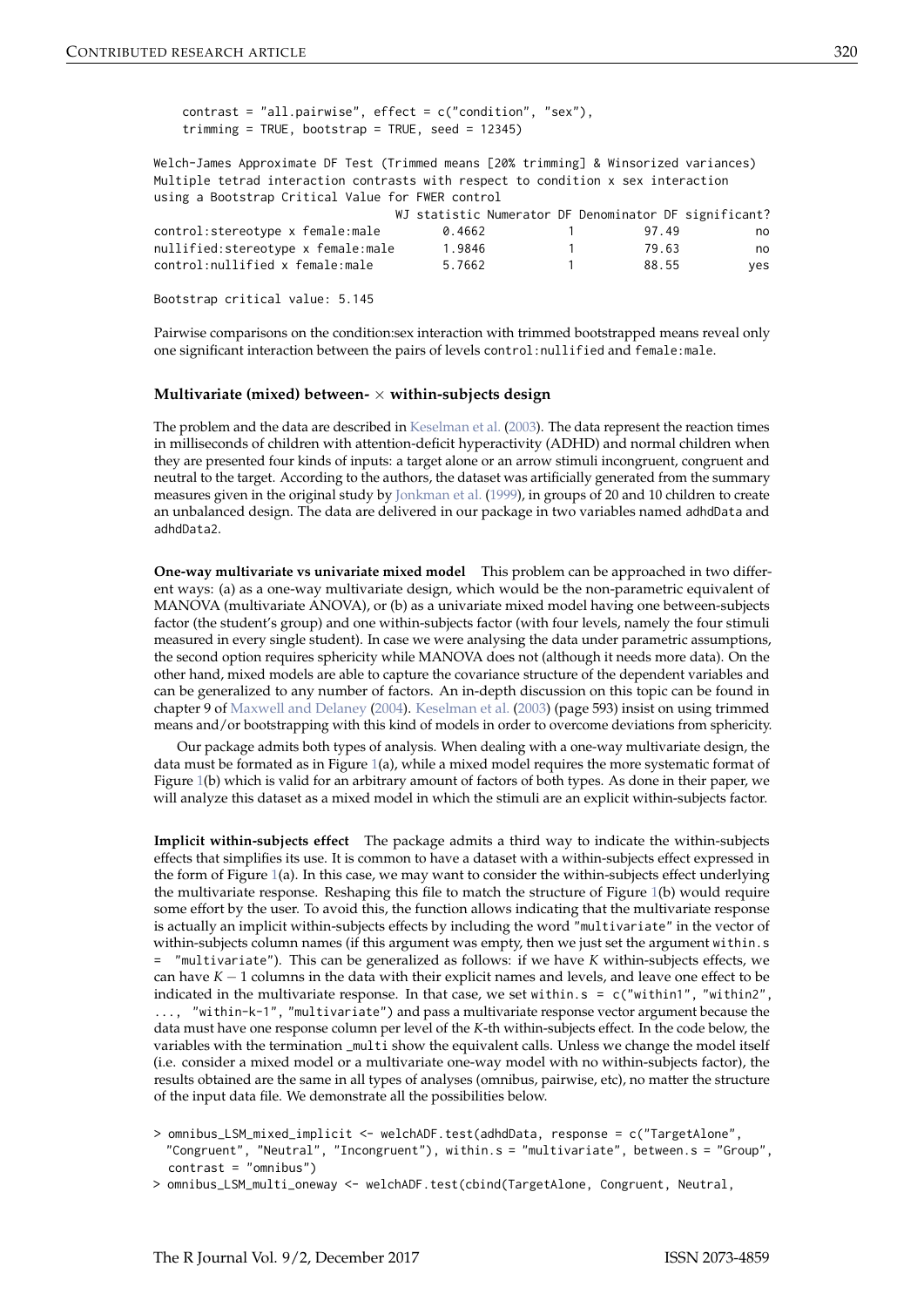|             |         |                                           |        |        | Group       | Stimulus           |    | Subject Millisec |
|-------------|---------|-------------------------------------------|--------|--------|-------------|--------------------|----|------------------|
|             |         |                                           |        |        |             | Normal TargetAlone |    | 568.52           |
| Group       |         | TargetAlone Incongruent Congruent Neutral |        |        |             | Normal Incongruent |    | 433.80           |
|             |         |                                           |        |        |             | Normal Congruent   |    | 658.51           |
| Normal      | 568.52  | 433.80                                    | 658.51 | 711.33 | Normal      | Neutral            |    | 711.33           |
| Normal      | 1034.82 | 864.79                                    | 639.42 | 815.18 |             |                    |    |                  |
|             |         |                                           |        |        |             |                    |    |                  |
|             |         |                                           |        |        |             |                    |    |                  |
|             |         |                                           |        |        |             | ADHD TargetAlone   | 30 | 707.15           |
| <b>ADHD</b> | 707.15  | 872.39                                    | 645.83 | 677.84 |             | ADHD Incongruent   | 30 | 872.39           |
|             |         |                                           |        |        | ADHD        | Congruent          | 30 | 645.83           |
|             |         | (a) As a one-way multivariate model,      |        |        | <b>ADHD</b> | Neutral            | 30 | 677.84           |

stored in variable adhdData

(b) A a mixed model with one between- $\times$  one within-subjects factor, as in adhdData2

**Figure 1:** Two alternative ways of arranging the ADHD data input file (*wide* vs *long* format).

Incongruent)  $\sim$  Group, data = adhdData)

```
> omnibus_LSM_mixed <- welchADF.test(adhdData2, response = "Milliseconds",
 between.s = "Group", within.s = "Stimulus", subject = "Subject", contrast = "omnibus")
> omnibus_LSM_mixed_formula <- welchADF.test(Milliseconds ~ Group*Stimulus +
```
(Stimulus|Subject), data = adhdData2)

> omnibus\_trimmed\_formula <- update(omnibus\_LSM\_mixed\_formula, trimming = TRUE)

> omnibus\_trimmed\_boot <- update(omnibus\_trimmed\_formula, bootstrap = TRUE, seed = 12345)

Above we have demonstrated the possibilities of an omnibus contrast to both arrangements of the data. The first and third models assume a mixed model, where the within-subjects factor is implicit in omnibus\_LSM\_mixed\_implicit (using adhdData) and explicit in omnibus\_LSM\_mixed (using adhdData2). The second model assumes a multivariate one-way model with no within-subjects effects. The model omnibus\_LSM\_mixed\_formula assumes an explicit mixed model described by a formula. The formula interface can be fitted only to data in long format like adhdData2. Finally, this model is updated to include trimming, and the resulting updated model is updated again to include bootstrapping as well.

```
> summary(omnibus_LSM_mixed_implicit)
C<sub>A</sub>11.
```

```
welchADF.test(formula = adhdData, response = c("TargetAlone",
 "Congruent", "Neutral", "Incongruent"), between.s = "Group",
 within.s = "multivariate", contrast = "omnibus")
```

|                                                                           | WJ statistic Numerator DF Denominator DF Pr(>WJ) |                  |                     |  |
|---------------------------------------------------------------------------|--------------------------------------------------|------------------|---------------------|--|
| Group                                                                     | 0.2249                                           | $1 \quad \cdots$ | 24.84 0.639482      |  |
| multivariate                                                              | 5.6591                                           | $3^{\circ}$      | $21.02$ 0.005282 ** |  |
| Group : multivariate                                                      | 0.5750                                           | 3                | 21.02 0.637759      |  |
|                                                                           |                                                  |                  |                     |  |
| Signif. codes: 0 '***' 0.001 '**' 0.01 '*' 0.05 '.' 0.1 ' ' 1             |                                                  |                  |                     |  |
| > summary(omnibus_LSM_multi_oneway)                                       |                                                  |                  |                     |  |
| Call:                                                                     |                                                  |                  |                     |  |
| welchADF.test(formula = cbind( $\text{TargetAlone}$ , Congruent, Neutral, |                                                  |                  |                     |  |
| Incongruent) $\sim$ Group, data = adhdData)                               |                                                  |                  |                     |  |
|                                                                           |                                                  |                  |                     |  |
| WJ statistic Numerator DF Denominator DF Pr(>WJ)                          |                                                  |                  |                     |  |
| 0.4227<br>Group                                                           | 4                                                | 20.52 0.7904     |                     |  |
|                                                                           |                                                  |                  |                     |  |
|                                                                           |                                                  |                  |                     |  |

Signif. codes: 0 '\*\*\*' 0.001 '\*\*' 0.01 '\*' 0.05 '.' 0.1 ' ' 1

The results match those presented in Keselman et al. (2003), page 594. The only significant effect is the Stimulus, which acts as the within-subjects factor. When we consider a one-way multivariate design, with no within-subjects factor, then the Group (the between-subjects factor) is deemed not significant. In order perform all pairwise comparisons between the levels of Stimulus, we proceed as follows (only the bootstrap results are shown due to space constraints). The comparison is statistically significant when the value of the WJ statistic is greater than or equal to the bootstrap critical value. In this case, there were two significant differences, namely Incongruent vs TargetAlone, and Incongruent vs Congruent, as mentioned in page 595 of the aforementioned work.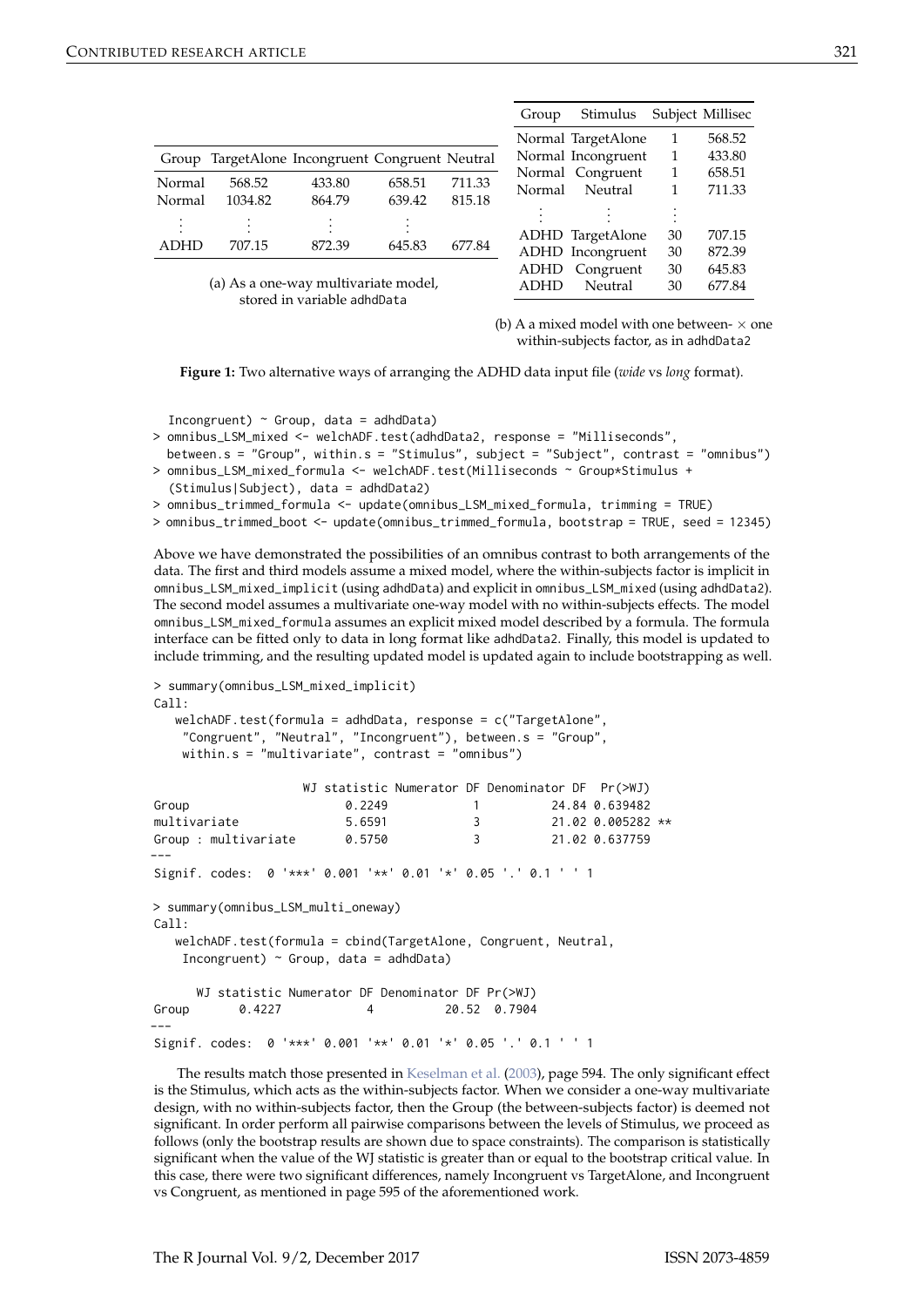> pairwise\_trimmed\_formula <- update(omnibus\_trimmed\_formula, contrast = "all.pairwise", effect = "Stimulus")

```
> pairwise_trimmed_formula_boot <- update(pairwise_trimmed_formula, bootstrap = TRUE,
  seed = 123456)
```

```
> summary(pairwise_trimmed_formula_boot)
C<sub>a</sub>11.
   welchADF.test(formula = Milliseconds \sim Group * Stimulus + (Stimulus |
    Subject), data = adhdData2, trimming = TRUE, contrast = "all.pairwise",
    effect = "Stimulus", bootstrap = TRUE, seed = 123456)
                         WJ statistic Numerator DF Denominator DF significant?
```

|                          |         |  |        |       | WE STATISTIC MUMBER ALOR DE DEMOMINATOR DE SIGNIFICANTE? |
|--------------------------|---------|--|--------|-------|----------------------------------------------------------|
| Congruent: TargetAlone   | 3.3278  |  | 15.515 |       | no                                                       |
| Incongruent: TargetAlone | 17.3549 |  | 15.436 |       | yes                                                      |
| Neutral: TargetAlone     | 0.8251  |  |        | 8.419 | no                                                       |
| Congruent: Neutral       | 0.1818  |  |        | 8.852 | no                                                       |
| Incongruent: Neutral     | 13.9212 |  | 15.305 |       | yes                                                      |
| Congruent: Incongruent   | 8.0013  |  | 15.503 |       | no                                                       |
|                          |         |  |        |       |                                                          |

```
Bootstrap critical value: 8.577
```
Note that, when using the implicit within-subjects effect format, we have to specify effect  $=$ "multivariate" to indicate that the effect to be tested is the within-subjects effect, even though there is no column with such name in our data. In case we are using the formula interface, this is not available because formula terms must strictly correspond to column names or variables in the environment of the formula.

#### **Multivariate within-subjects design (doubly multivariate)**

The three case studies addressed before are probably the most common in practice. Nevertheless, and with the aim of demonstrating the flexibility of the **welchADF** package, we present here an additional, not-so-common setting, namely a doubly multivariate design also proposed by Lix and Keselman (1995). In general, this design arises when several dependent variables are measured for each individual at several time points (every variable measured at each time point), or under different conditions; the latter is the case of the example addressed below.

We could not access the data employed by Lix, hence we have analyzed data from Wuensch (1992) which are freely available in the author's website $^9$ . In this experiment, wild strain house mice were, at birth, cross fostered onto house mouse (Mus), deer mouse (Peromyscus) or rat (Rattus) nursing mothers. Ten days after weaning, each subject was tested in an apparatus that allowed it to enter four different tunnels: one scented with clean pine shavings, and the other three tunnels with shavings bearing the scent of Mus, Peromyscus, or Rattus respectively. Three variables were measured for each tunnel: the number of visits to the tunnel during a twenty minute test, the time spent by each subject in each of the four tunnels and the latency to first visit of each tunnel.

In this design, the type of nursing mother is a between-subjects factor. The within-subjects factor is scent, with four levels (clean, Mus, Peromyscus, and Rattus). The multivariate response is composed of visits, time, and latency for each tunnel. With this approach, the multivariate response is not treated as another within-subjects factor. The data are delivered in our package in a variable named miceData.

|                | > head(miceData) |     |                    |   |  |                            |  |  |
|----------------|------------------|-----|--------------------|---|--|----------------------------|--|--|
|                | Subject nurs     |     |                    |   |  | tunnel visits time latency |  |  |
| $\mathbf{1}$   | $\overline{1}$   | Mus | Clean              |   |  | 6 721.35 207.90            |  |  |
| 2              | $\overline{1}$   | Mus | MusSc              |   |  | 4 318.15 26.78             |  |  |
| 3              |                  |     | 1 Mus PeromyscusSc |   |  | 2 48.83 1025.33            |  |  |
| $\overline{4}$ | $\mathbf{1}$     | Mus | RattusSc           | 0 |  | 0.00 1212.75               |  |  |
| 5              | 2                | Mus | Clean              |   |  | 8 119.70 685.13            |  |  |
| 6              | $\mathcal{P}$    | Mus | MusSc              |   |  | 7 207.90 113.40            |  |  |

We first do an omnibus contrast. In the second call we demonstrate how the formula interface can be used in this design to obtain exactly the same result.

```
> omnibus_LSM <- welchADF.test(miceData, response = c("visits", "time", "latency"),
 between.s = "nurs", within.s = "tunnel", subject = "Subject", contrast = "omnibus")
```
<sup>9</sup>http://core.ecu.edu/psyc/wuenschk/SPSS/TUNNEL4b.sav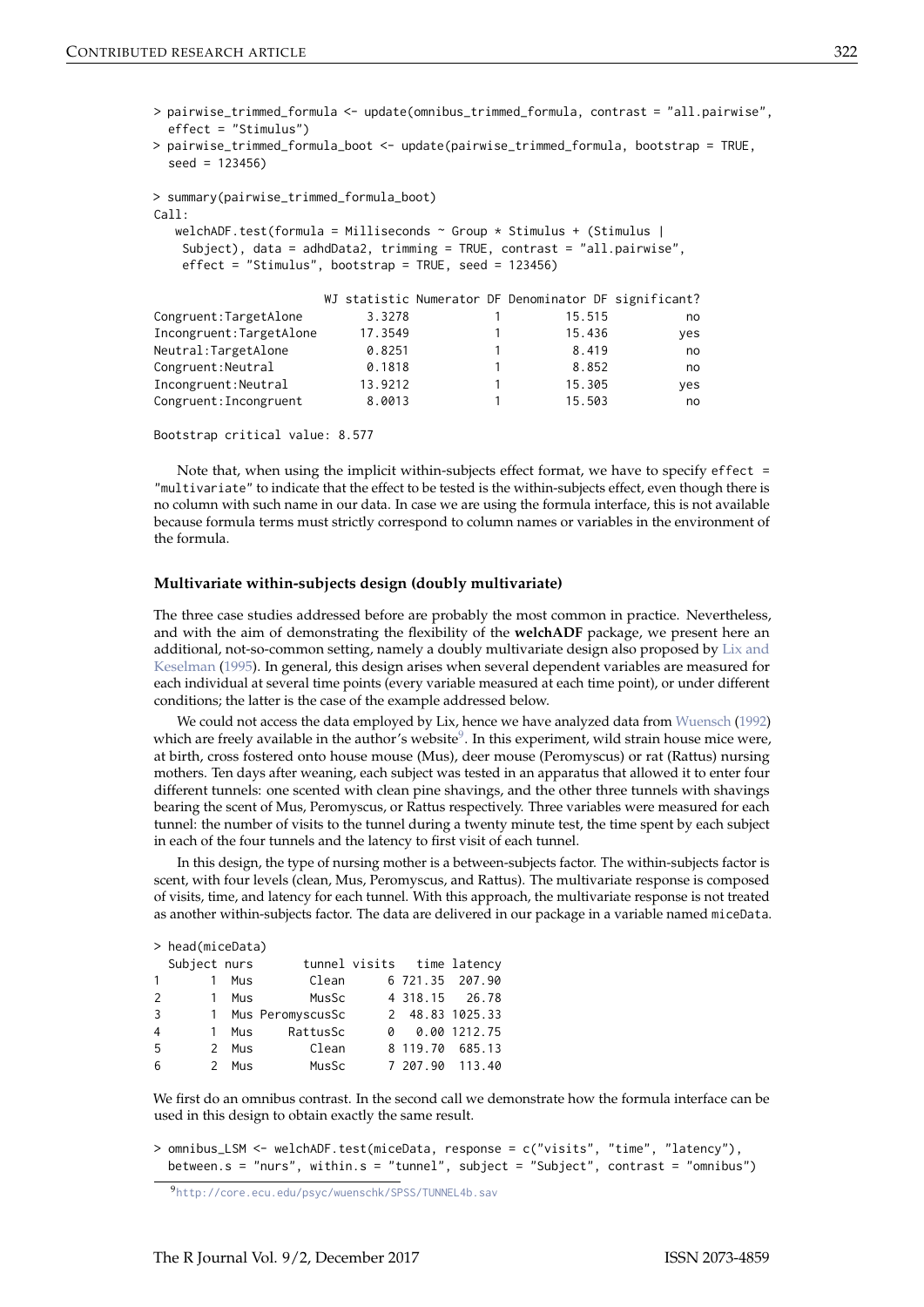```
> omnibus_LSM_formula <- welchADF.test(cbind(visits, time, latency) ~ nurs*tunnel +
  (tunnel | Subject), data = miceData)
> summary(omnibus_LSM_formula)
Ca11:welchADF.test(formula = cbind(visits, time, latency) \sim nurs \startunnel + (tunnel | Subject), data = miceData)
             WJ statistic Numerator DF Denominator DF Pr(>WJ)
nurs 4.008 6 21.46 0.0076171 **
tunnel 5.201 9 22.08 0.0007601 ***<br>nurs : tunnel 5.153 18 21.38 0.0002407 ***
nurs : tunnel 5.153 18 21.38 0.0002407 ***
---
Signif. codes: 0 '***' 0.001 '**' 0.01 '*' 0.05 '.' 0.1 ' ' 1
```
The least-square means were able to deem all effects statistically significant. Therefore we move to pairwise contrasts for each of the effects, with and without trimming. The pairwise results of the interaction term are not displayed as they consist of a large table.

```
> pairwise_LSM_nurs <- update(omnibus_LSM_formula, effect = "nurs",
 contrast = "all.pairwise")
> pairwise_LSM_tunnel <- update(pairwise_LSM_nurs, effect = "tunnel")
> pairwise_tunnel_trimmed <- update(pairwise_LSM_tunnel, trimming = TRUE)
> pairwise_nurs_trimmed <- update(pairwise_LSM_nurs, trimming = TRUE)
> summary(pairwise_LSM_nurs)
Call:welchADF.test(formula = cbind(visits, time, latency) \sim nurs \startunnel + (tunnel | Subject), data = miceData, effect = "nurs",
   contrast = "all.pairwise")
                WJ statistic Numerator DF Denominator DF adj.pval
Mus:Rattus 4.210 3 16.85 0.04287 *
Peromyscus:Rattus 6.141 3 17.34 0.01468 *
Mus:Peromyscus 1.255 3 17.44 0.32030
---
Signif. codes (Hochberg p-values): 0 '***' 0.001 '**' 0.01 '*' 0.05 '.' 0.1 ' ' 1
> summary(pairwise_LSM_tunnel)
Call:
  welchADF.test(formula = cbind(visits, time, latency) \sim nurs *tunnel + (tunnel | Subject), data = miceData, effect = "tunnel",
   contrast = "all.pairwise")
                   WJ statistic Numerator DF Denominator DF adj.pval
Clean:RattusSc 0.9554 3 24.71 0.42925
MusSc:RattusSc 6.7816 3 23.36 0.01129 *
PeromyscusSc:RattusSc 2.4812
Clean:PeromyscusSc 1.2393 3 22.83 0.42925
MusSc:PeromyscusSc 2.2319 3 23.84 0.33190
Clean:MusSc 3.0873 3 24.97 0.22712
---
Signif. codes (Hochberg p-values): 0 '***' 0.001 '**' 0.01 '*' 0.05 '.' 0.1 ' ' 1
We will now incorporate bootstrapping to the pairwise comparisons and check the results:
> pairwise_nurs_trimmed_boot <- update(pairwise_nurs_trimmed, bootstrap = TRUE, seed = 123)
> pairwise_tunnel_trimmed_boot <- update(pairwise_nurs_trimmed_boot, effect = "tunnel")
> summary(pairwise_nurs_trimmed_boot)
Call:
  welchADF.test(formula = cbind(visits, time, latency) \sim nurs \startunnel + (tunnel | Subject), data = miceData, effect = "nurs",
   contrast = "all.pairwise", trimming = TRUE, bootstrap = TRUE,
```
seed = 123)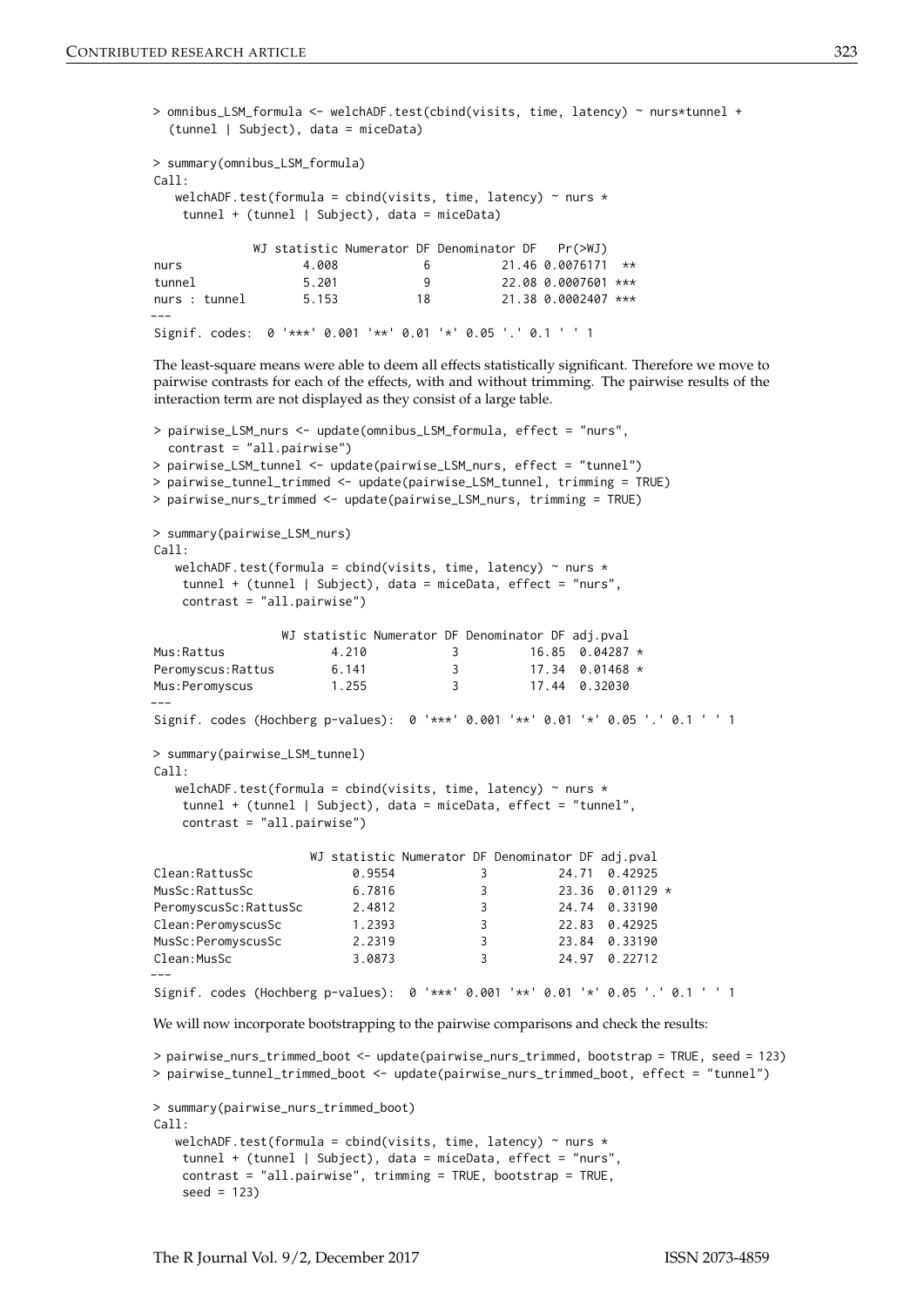|                                                                                                                                                                                                                                                                                     | WJ statistic Numerator DF Denominator DF significant? |   |        |                                                       |
|-------------------------------------------------------------------------------------------------------------------------------------------------------------------------------------------------------------------------------------------------------------------------------------|-------------------------------------------------------|---|--------|-------------------------------------------------------|
| Mus:Rattus                                                                                                                                                                                                                                                                          | 3.6147                                                | 3 | 10.662 | no                                                    |
| Peromyscus: Rattus                                                                                                                                                                                                                                                                  | 6.3409                                                | 3 | 9.551  | yes                                                   |
| Mus: Peromyscus                                                                                                                                                                                                                                                                     | 0.6982                                                | 3 | 10.438 | no                                                    |
| Bootstrap critical value: 6.292                                                                                                                                                                                                                                                     |                                                       |   |        |                                                       |
| > summary(pairwise_tunnel_trimmed_boot)<br>Call:<br>welchADF.test(formula = cbind(visits, time, latency) $\sim$ nurs $\star$<br>tunnel + (tunnel   Subject), data = miceData, effect = "tunnel",<br>contrast = $"all.pairwise", trimming = TRUE, bootstrap = TRUE,$<br>$seed = 123$ |                                                       |   |        |                                                       |
|                                                                                                                                                                                                                                                                                     |                                                       |   |        | WJ statistic Numerator DF Denominator DF significant? |
| Clean: RattusSc                                                                                                                                                                                                                                                                     | 1.544                                                 | 3 | 15.76  | no                                                    |
| MusSc: RattusSc                                                                                                                                                                                                                                                                     | 6.053                                                 | 3 |        | 15.20<br>yes                                          |
| PeromyscusSc:RattusSc                                                                                                                                                                                                                                                               | 3.729                                                 | 3 | 15.03  | no                                                    |
| Clean: PeromyscusSc                                                                                                                                                                                                                                                                 | 3.106                                                 | 3 | 14.26  | no                                                    |
| MusSc:PeromyscusSc                                                                                                                                                                                                                                                                  | 1.976                                                 | 3 | 15.50  | no                                                    |
| Clean: MusSc                                                                                                                                                                                                                                                                        | 4.842                                                 | 3 | 14.12  | no                                                    |

Bootstrap critical value: 5.922

The pairwise comparisons using least-squares means are able to detect significant differences only between MusSc and RattusSc in the tunnel effect, and the trimmed-bootstrapped comparison also supports this fact and negates significant differences for any other pair of levels. Regarding the nurs effect, the LSM comparison reveals significant differences in Mus vs Rattus and also in Peromyscus vs Rattus, but the trimmed-bootstrapped only agrees with the latest.

# **Conclusions and further work**

This contribution has demonstrated the applicability of the new **welchADF** package in a variety of experimental designs, ranging from the most simple one, namely a univariate one-way betweensubjects design, to a more exotic one like a doubly-multivariate design. The unified approach of Johansen (1980) that has been implemented here leads to a great ease of use for any case study. We have shown in the example code that specifying the factors involved in the design and the type of analysis are done in a straightforward way, and then the code automatically generates the contrast matrices needed and runs the test, no matter how complex the user's design is. Therefore, researchers from other areas may find it more friendly and hence, our effort may contribute to the diffusion of the Welch-James ADF test in applied studies.

In the future, an enhancement may be added so that custom contrasts can be done in addition to the most common omnibus and pairwise contrasts. This requires designing a simple, yet powerful mechanism for the user to describe the desired test in the function arguments.

## **Acknowledgments**

The author wants to thank the editor and two anonymous reviewers for their useful comments and code snippets which have greatly contributed to improve the quality of the package and its integration within the R package ecosystem, and the readability of the manuscript.

# **Bibliography**

Publication manual of the american psychological association, 2013. [p315]

J. Algina. Generalization of Improved General Approximation tests to split-plot designs with multiple between-subjects factors and/or multiple within-subjects factors. *British Journal of Mathematical and Statistical Psychology*, 50:243–252, 1997. URL https://doi.org/10.1111/j.2044-8317.1997. tb01144.x. [p310, 311]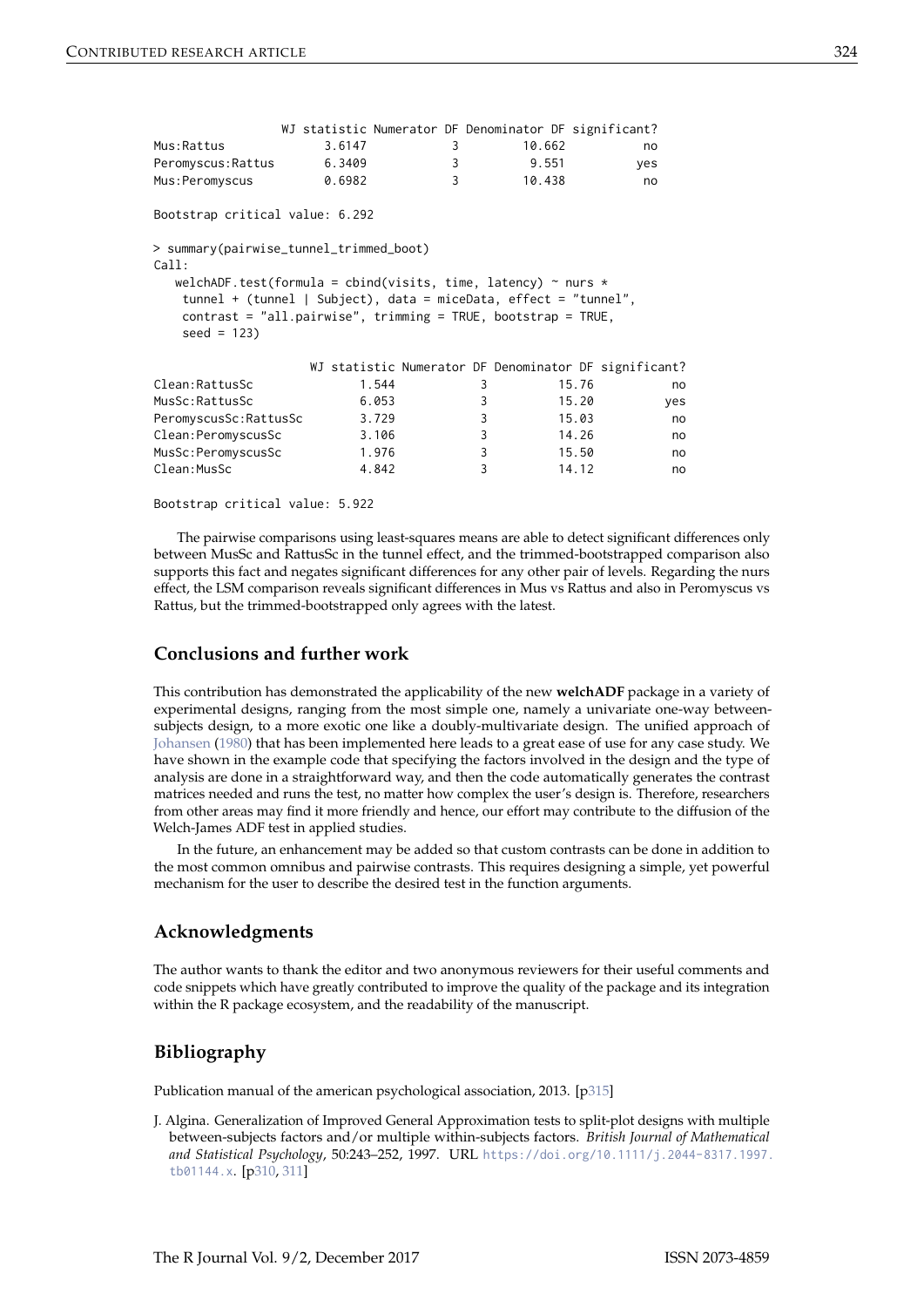- J. Algina and S. F. Olejnik. Implementing the welch-james procedure with factorial designs. *Educational and Psychological Measurement*, 44(1):39–48, 1984. URL https://doi.org/10.1177/ 0013164484441004. [p313]
- J. M. Aronoff, D. J. Freed, L. M. Fisher, I. Pal, and S. D. Soli. The effect of different cochlear implant microphones on acoustic hearing individuals' binaural benefits for speech perception in noise. *Ear Hear*, 32(4):468–484, 2011. URL https://doi.org/10.1097/AUD.0b013e31820dd3f0. [p311]
- D. Bates, M. Mächler, B. Bolker, and S. Walker. Fitting Linear Mixed-Effects Models Using lme4. *Journal of Statistical Software*, 67(1):1–48, 2015. URL https://doi.org/10.18637/jss.v067.i01. [p311]
- D. Bates, M. Maechler, B. Bolker, and S. Walker. *lme4: Linear Mixed-Effects Models using 'Eigen' and S4*, 2016. URL https://CRAN.R-project.org/package=lme4. R package version 1.1-12. [p311]
- T. M. Beasley. Multivariate Aligned Rank Test for Interactions in Multiple Group Repeated Measures Designs. *Multivariate Behavioral Research*, 37(2):197 – 226, 2002. URL https://doi.org/10.1207/ S15327906MBR3702\_02. [p310]
- B. M. Bolker, M. E. Brooks, C. J. Clark, S. W. Geange, J. R. Poulsen, M. H. H. Stevens, and J.-S. S. White. Generalized linear mixed models: a practical guide for ecology and evolution. *Trends in Ecology & Evolution*, 24(3):127–135, 2009. URL https://doi.org/10.1016/j.tree.2008.10.008. [p309]
- J. Coates and S. McKenzie-Mohr. Out of the Frying Pan, Into the Fire: Trauma in the Lives of Homeless Youth Prior to and During Homelessness. *Journal of Sociology & Social Welfare*, 37(4):65–96, 2010. [p309]
- W. J. Conover. The rank transformation an easy and intuitive way to connect many nonparametric methods to their parametric counterparts for seamless teaching introductory statistics courses. *Wiley Interdisciplinary Reviews: Computational Statistics*, 4(5):432–438, 2012. URL https://doi.org/ 10.1002/wics.1216. [p310]
- J. Dien. The ERP PCA Toolkit: An open source program for advanced statistical analysis of eventrelated potential data. *Journal of Neuroscience Methods*, 187(1):138–145, 2010. URL https://doi.org/ 10.1016/j.jneumeth.2009.12.009. [p311]
- J. Dien, M. S. Franklin, C. A. Michelson, L. C. Lemene, C. L. Adams, and K. A. Kiehlf. fMRI characterization of the language formulation area. *Brain Research*, 1229:179–192, 2008. URL https://doi.org/10.1016/j.brainres.2008.06.107. [p311]
- D. M. Erce-Hurn and V. M. Mirosevich. Modern Robust Statistical Methods: An Easy Way to Maximize the Accuracy and Power of Your Research. *American Psychologist*, 63(7):591–601, 2008. URL https: //doi.org/10.1037/0003-066X.63.7.591. [p310]
- D. A. Fournier, H. J. Skaug, J. Ancheta, J. Ianelli, A. Magnusson, M. Maunder, A. Nielsen, and J. Sibert. AD Model Builder: using automatic differentiation for statistical inference of highly parameterized complex nonlinear models. *Optimization Methods and Software*, 27(2):233–249, 2012. URL https://doi.org/10.1080/10556788.2011.597854. [p311]
- J. J. Higgins. *Introduction to Modern Nonparametric Statistics*. Cengage Learning, 2003. [p309]
- J. J. Higgins and S. Tashtoush. An aligned rank transform test for interaction. *Nonlinear World*, 1: 201–221, 1994. [p310]
- B. H. Huang and S.-A. Jun. Age matters, and so may ratters: Rater Differences in the Assessment of Foreign Accents. *Studies in Second Language Acquisition*, 37(4):623 – 650, 2015. URL https: //doi.org/10.1017/S0272263114000576. [p311]
- H. Huynh. Some approximate test for repeated measurement designs. *Psychometrika*, 43(2):161–175, 1978. URL https://doi.org/10.1007/BF02293860. [p309, 310]
- S. Johansen. The Welch-James approximation to the distribution of the residual sum of squares in a weighted linear regression. *Biometrika*, 67:85–92, 1980. URL https://doi.org/10.2307/2335320. [p310, 313, 324]
- L. Jonkman, C. Kemner, M. Verbaten, H. van Engeland, J. Kenemans, G. Camfferman, J. Buitelaar, and H. Koelega. Perceptual and response interference in children with attention-deficit hyperactivity disorder, and the effects of methylphenidate. *Psychophysiology*, 36(4):419 – 429, 1999. URL https: //doi.org/10.1111/1469-8986.3640419. [p320]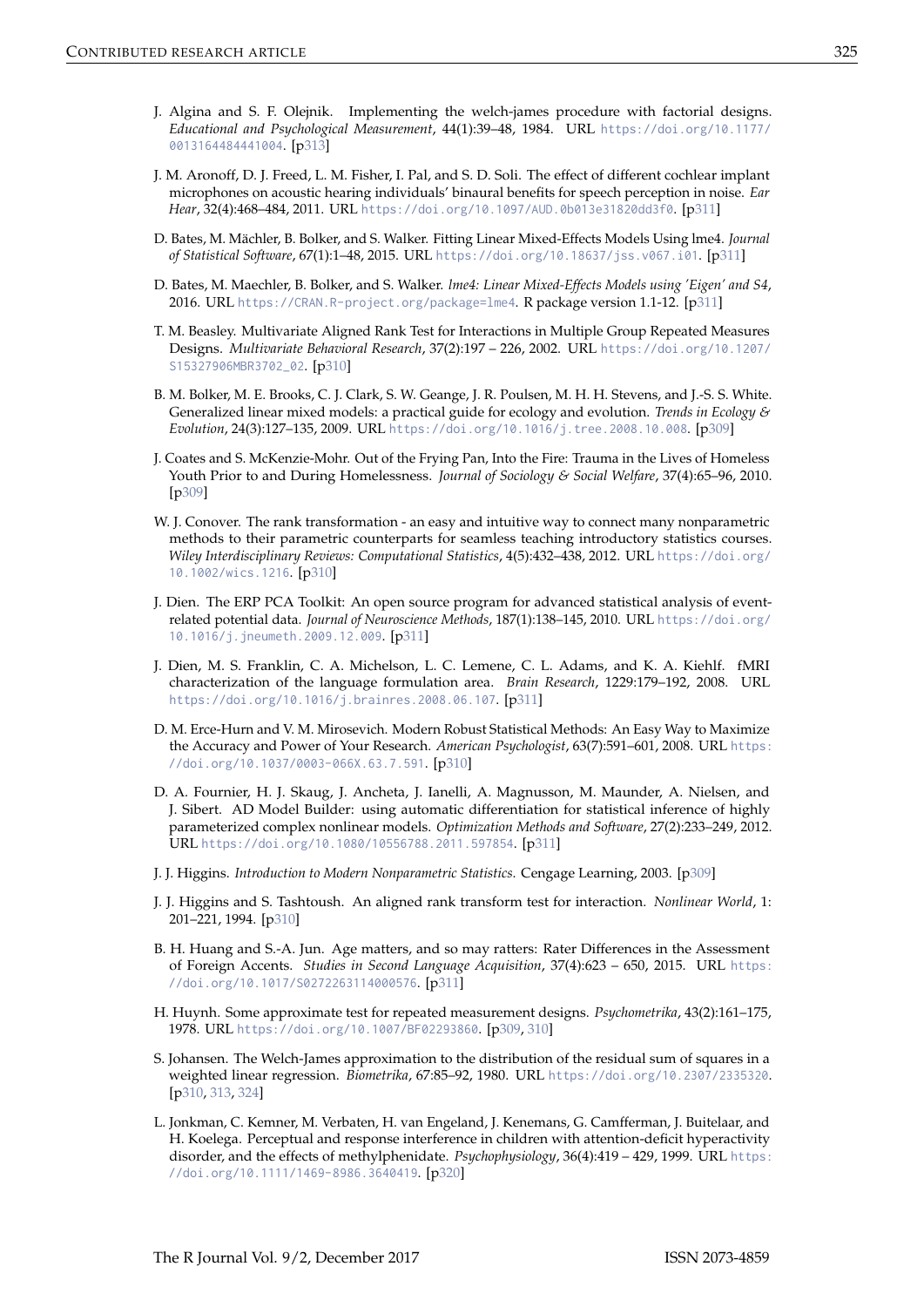- J. Kayser, C. E. Tenke, C. J. Kroppmann, D. M. Alschuler, S. Fekri, S. Ben-David, C. M. Corcoran, and G. E. Bruder. Auditory event-related potentials and *α* oscillations in the psychosis prodrome: neuronal generator patterns during a novelty oddball task. *International Journal of Psychophysiology*, 91(2):104–120, 2014. URL https://doi.org/10.1016/j.ijpsycho.2013.12.003. [p311]
- H. J. Keselman, R. K. Kowalchuk, J. Algina, L. M. Lix, and R. R. Wilcox. Testing treatment effects in repeated measures designs: Trimmed means and bootstrapping. *British Journal of Mathematical and Statistical Psychology*, 53(2):175–191, 2000. URL https://doi.org/10.1348/000711000159286. [p312, 315]
- H. J. Keselman, R. R. Wilcox, and L. M. Lix. A generally robust approach to hypothesis testing in independent and correlated groups designs. *Psychophyisiology*, 40:586–596, 2003. URL https: //doi.org/10.1111/1469-8986.00060. [p310, 311, 312, 315, 320, 321]
- H. J. Keselman, J. Algina, L. M. Lix, R. R. Wilcox, and K. N. Deering. A generally robust approach for testing hypotheses and setting confidence intervals for effect sizes. *Psychological Methods*, 13(2): 110–129, 2008. URL https://doi.org/10.1037/1082-989X.13.2.110. [p311, 315]
- M. Koller. *Robust Estimation of Linear Mixed Models*. PhD thesis, ETH Zurich, 2013. URL http://ecollection.library.ethz.ch/eserv/eth:6670/eth-6670-02.pdf. [p311]
- M. Koller. robustlmm: An R Package for Robust Estimation of Linear Mixed-Effects Models. *Journal of Statistical Software*, 75(6):1–24, 2016. URL https://doi.org/10.18637/jss.v075.i06. [p311]
- M. Koller. *robustlmm: Robust Linear Mixed Effects Models*, 2017. URL https://CRAN.R-project.org/ package=robustlmm. R package version 2.1-3. [p311]
- J. R. Levin. Overcoming feelings of powerlessness in "aging" researchers: a primer on statistical power in analysis of variance designs. *Psychology and aging*, 12(1):84–106, 1997. URL https: //doi.org/10.1037/0882-7974.12.1.84. [p309]
- L. M. Lix and H. J. Keselman. Approximate Degrees of Freedom Tests: A Unified Perspective on Testing for Mean Equality. *Psychological Bulletin*, 117(3):547–560, 1995. URL https://doi.org/10. 1037/0033-2909.117.3.547. [p309, 310, 311, 312, 317, 322]
- M. Maechler, P. Rousseeuw, C. Croux, V. Todorov, A. Ruckstuhl, M. Salibian-Barrera, T. Verbeke, M. Koller, E. L. T. Conceicao, and M. Anna di Palma. *robustbase: Basic Robust Statistics*, 2016. URL http://robustbase.r-forge.r-project.org/. R package version 0.92-7. [p310]
- P. Mair and R. Wilcox. *WRS2: A Collection of Robust Statistical Methods*, 2017. URL https://CRAN.Rproject.org/package=WRS2. R package version 0.9-2. [p310]
- R. A. Maronna, D. R. Martin, and V. J. Yohai. *Robust Statistics: Theory and Methods*. Wiley, 2006. [p310]
- S. E. Maxwell and H. D. Delaney. *Designing Experiments and Analyzing Data: A model comparison perspective, 2nd Ed.* Routledge, 2004. [p320]
- G. W. Milligan, D. S. Wong, and P. A. Thompson. Robustness properties of nonorthogonal analysis of variance. *Psychological Bulletin*, 101(3):464–470, 1987. URL https://doi.org/10.1037/0033- 2909.101.3.464. [p309]
- U. C. Müller, P. Asherson, T. Banaschewski, J. K. Buitelaar, R. P. Ebstein, J. Eisenberg, M. Gill, I. Manor, A. Miranda, R. D. Oades, H. Roeyers, A. Rothenberger, J. A. Sergeant, E. J. Sonuga-Barke, M. Thompson, S. V. Faraone, and H.-C. Steinhausen. The impact of study design and diagnostic approach in a large multi-centre ADHD study. Part 1: ADHD symptom patterns. *BMC Psychiatry*, 11(54), 2011. URL https://doi.org/10.1186/1471-244X-11-54. [p311]
- J. Pinheiro, D. Bates, and R-core. *nlme: Linear and Nonlinear Mixed Effects Models*, 2017. URL https: //CRAN.R-project.org/package=nlme. R package version 3.1-131. [p311]
- J. Ruscio and B. Roche. Variance heterogeneity in published psychological research: a review and a new index. *Methodology: European Journal of Research Methods for the Behavioral and Social Sciences*, 8 (1):1–11, 2012. URL https://doi.org/10.1027/1614-2241/a000034. [p310]
- M. J. V. Ryzin, E. A. Carlson, and L. A. Sroufe. Attachment discontinuity in a high-risk sample. *Attachment & Human Development*, 13(4):381–401, 2011. URL https://doi.org/10.1080/14616734. 2011.584403. [p311]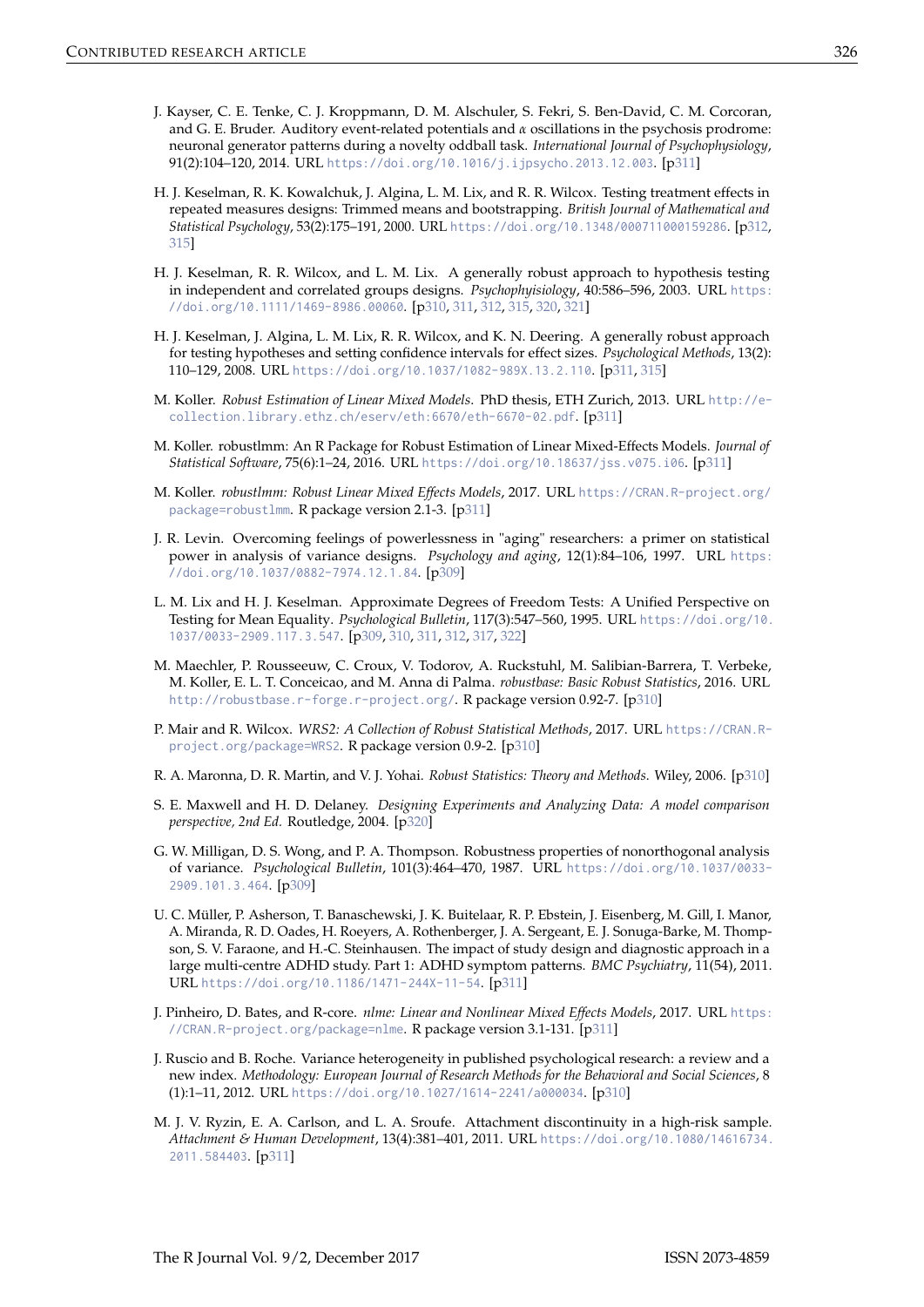- M. I. Salazar-Alvarez, V. G. Tercero-Gómez, M. del Carmen Temblador-Pérez, A. E. Cordero-Franco, and W. J. Conover. Nonparametric analysis of interactions: a review and gap analysis. In *Proceedings of the 2014 Industrial and Systems Engineering Research Conference*, 2014. [p310]
- M. Salibián-Barrera, S. Van Aelst, and G. Willems. Fast and robust bootstrap. *Statistical Methods and Applications*, 17(1):41–71, 2008. URL https://doi.org/10.1007/s10260-007-0048-6. [p312]

SAS Institute. Sas/stat 9.3 user's guide, 2011. [p311]

- S. S. Sawilowsky. Nonparametric Tests of Interaction in Experimental Design. *Review of Educational Research*, 60(1):91–126, 1990. URL https://doi.org/10.3102/00346543060001091. [p310]
- K. Singh. Breakdown theory for bootstrap quantiles. *The Annals of Statistics*, 26(5):1719–1732, 10 1998. URL https://doi.org/10.1214/aos/1024691354. [p312]
- H. Skaug, D. Fournier, A. Nielsen, A. Magnusson, and B. Bolker. *glmmADMB: Generalized Linear Mixed Models using 'AD Model Builder'*, 2016. http://glmmadmb.r-forge.r-project.org, http://admbproject.org. [p311]
- L. Symes, J. McFarlane, L. Frazier, M. C. Henderson-Everhardus, G. McGlory, K. B. Watson, Y. Liu, C. E. Rhodes, and R. C. Hoogeveen. Exploring violence against women and adverse health outcomes in middle age to promote women's health. *Critical Care Nursing Quarterly*, 33(3):233–243, 2010. URL https://doi.org/10.1097/CNQ.0b013e3181e6d7c4. [p311]
- G. Vallejo and P. Livacic-Rojas. Comparison of Two Procedures for Analyzing Small Sets of Repeated Measures Data. *Multivariate Behavioral Research*, 40(2):179–205, 2005. URL https://doi.org/10. 1207/s15327906mbr4002\_2. [p310]
- G. Vallejo, A. Fidalgo, and P. Fernández. Effects of covariance heterogeneity on three procedures for analyzing multivariate repeated measures designs. *Multivariate Behavioral Research*, 36(1):1–27, 2001. URL https://doi.org/10.1207/S15327906MBR3601\_01. [p310]
- G. Vallejo, J. Morisa, and N. M. Conejo. A SAS/IML program for implementing the modified Brown-Forsythe procedure in repeated measures designs. *Computer Methods and Programs in Biomedicine*, 83 (3):169–177, 2006. URL https://doi.org/10.1016/j.cmpb.2006.06.006. [p310, 311]
- G. Vallejo, M. Ato, M. P. Fernández, and L.-R. P. E. A Practical Method for Analyzing Factorial Designs with Heteroscedastic Data. *Psychological Reports*, 102(3):643–656, 2008. URL https://doi.org/10. 2466/pr0.102.3.643-656. [p310]
- P. J. Villacorta. *ART: Aligned Rank Transform for Nonparametric Factorial Analysis*, 2015. URL https: //CRAN.R-project.org/package=ART. R package version 1.0. [p310]
- P. J. Villacorta. *welchADF: Welch-James Statistic for Robust Hypothesis Testing under Heterocedasticity and Non-Normality*, 2017. URL https://CRAN.R-project.org/package=welchADF. R package version 0.2. [p311]
- J. Wang, R. Zamar, A. Marazzi, V. Yohai, M. Salibian-Barrera, R. Maronna, E. Zivot, D. Rocke, D. Martin, M. Maechler, and K. Konis. *robust: Port of the S+ "Robust Library"*, 2017. URL https://CRAN.Rproject.org/package=robust. R package version 0.4-18. [p310]
- B. L. Welch. On the comparison of several mean values: an alternative approach. *Biometrika*, 38: 330–336, 1951. URL https://doi.org/10.2307/2332579. [p310]
- J. Wicherts, C. Dolan, and D. Hessen. Stereotype threat and group differences in test performance: a question of measurement invariance. *Journal of Personality and Social Psychology*, 89(5):696–716, 2005. URL https://doi.org/10.1037/0022-3514.89.5.696. [p319]
- R. Wilcox. *Introduction to Robust Estimation & Hypothesis Testing, 3rd Ed.* Academic Press, 2012. [p310]
- R. R. Wilcox, H. J. Keselman, and R. K. Kowalchuk. Can tests for treatment group equality be improved?: The bootstrap and trimmed means conjecture. *British Journal of Mathematical and Statistical Psychology*, 51:123–134, 1998. URL https://doi.org/10.1111/j.2044-8317.1998.tb00670.x. [p311]
- S. Wood. *mgcv: Mixed GAM Computation Vehicle with Automatic Smoothness Estimation*, 2017. URL https://CRAN.R-project.org/package=mgcv. R package version 1.8-19. [p312]
- S. Wood and F. Scheipl. *gamm4: Generalized Additive Mixed Models using 'mgcv' and 'lme4'*, 2017. URL https://CRAN.R-project.org/package=gamm4. R package version 0.2-5. [p312]